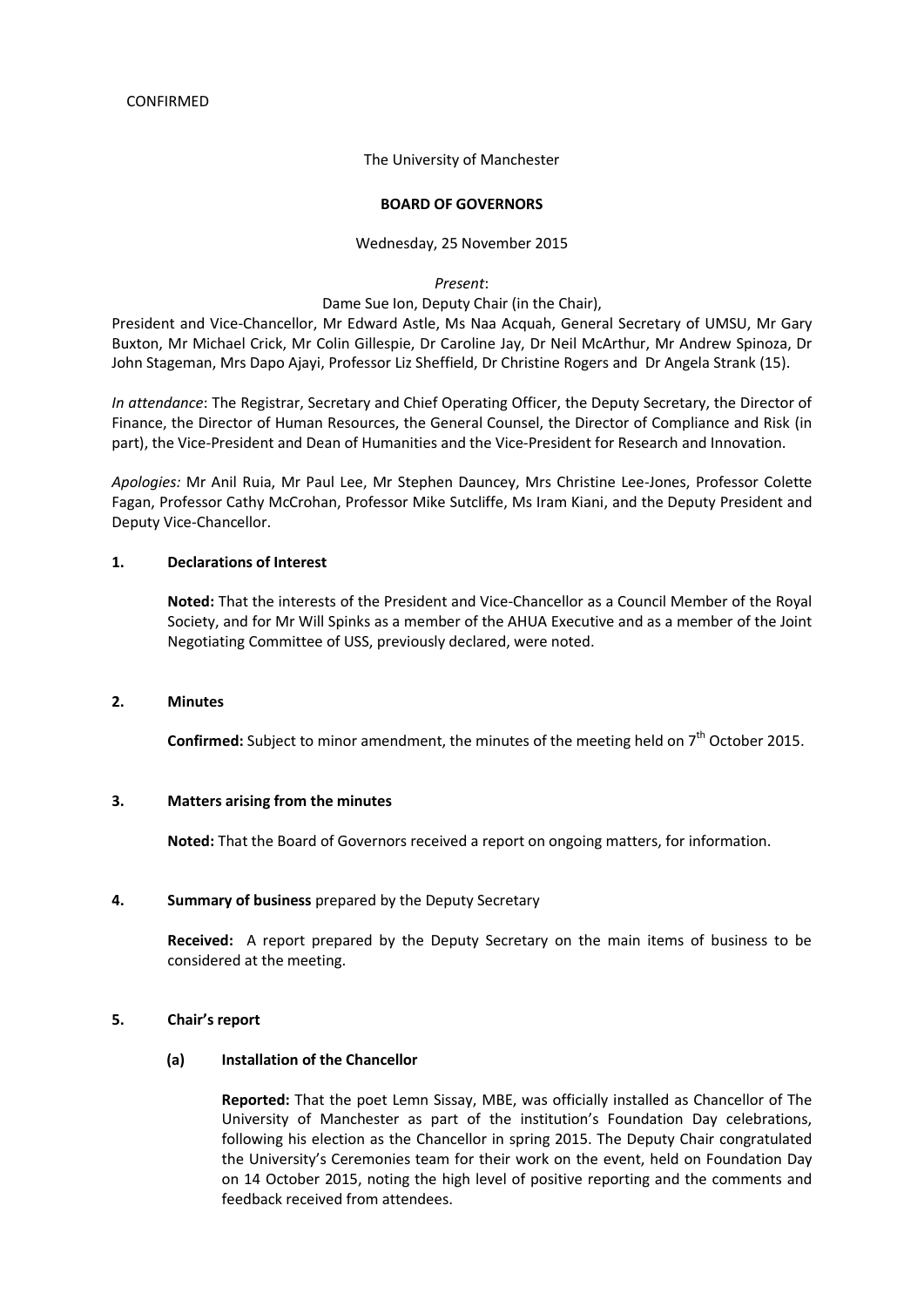# **(b) State visit by the President of China**

**Reported:** That on Friday 23rd October, the President of China, joined by the Rt Hon George Osborne, MP, Chancellor of the Exchequer, visited the National Graphene Institute at the University of Manchester. Again, on behalf of the Board of Governors, the Deputy Chair, expressed thanks to those that had contributed to this successful visit, in particular staff within the President's Office, within the Graphene Institute and those members of the University Security Team and staff within Compliance and Risk, who had undertaken significant preparatory work.

## **(c) Strategic Briefing: Sustainability**

**Reported:** That the Deputy Chair expressed thanks to the University's Sustainability Team, following their presentation to the Board of Governors at the recent Strategic Briefing.

## **(d) IT Transformation**

**Received:** The Board of Governors received an update on the ongoing IT Transformation project, from the Registrar, Secretary and Chief Operating Officer.

- (1) That the executive sought to provide the Board with an update on the agreed changes within IT Services. This followed the discussion of the need for change at the Board meeting following the Planning and Accountability Conference in March 2015, the specific staffing consequences considered at the June 2015 meeting of the Staffing Committee and the further reporting and discussions at subsequent Board meetings. The update was provided on a confidential basis because of commercial sensitivities around tendering process with external providers and the ongoing HR issues. An update on the management of risk arising from the changes in IT Services would be presented to the next meeting of Audit Committee in January 2016. The Board would be provided with further updates as plans develop, particularly where these involve any significant investment.
- (2) That the Board of Governors had endorsed the high ambitions for the University as set out in the Manchester 2020 Strategic Plan. The University's information systems and services play a significant role in the fulfilment of these ambitions. Over the last eighteen months, the IT Services Directorate has been through an extensive period of review of its provision and future needs with the aim of professionalising and standardising processes, including the development of an IT and Digital Strategy, establishing a skills baseline and measuring volumetrics for key activities. Whilst there have been a number of benefits of this, including the opportunity to develop a strategic perspective regarding the future development of the IT Services Directorate and to identify a number of efficiency opportunities, there was still much progress to be made over a demanding and ever changing landscape.
- (3) That the University recognised that information technology was changing faster now than at any time since the birth of the industry, creating significant challenges as well as many opportunities and new technical and commercial models for accessing IT services. Few major software providers, for example, now assume that their clients will wish to install and maintain their software in their own data centres. A number of providers now offer only a cloud-based or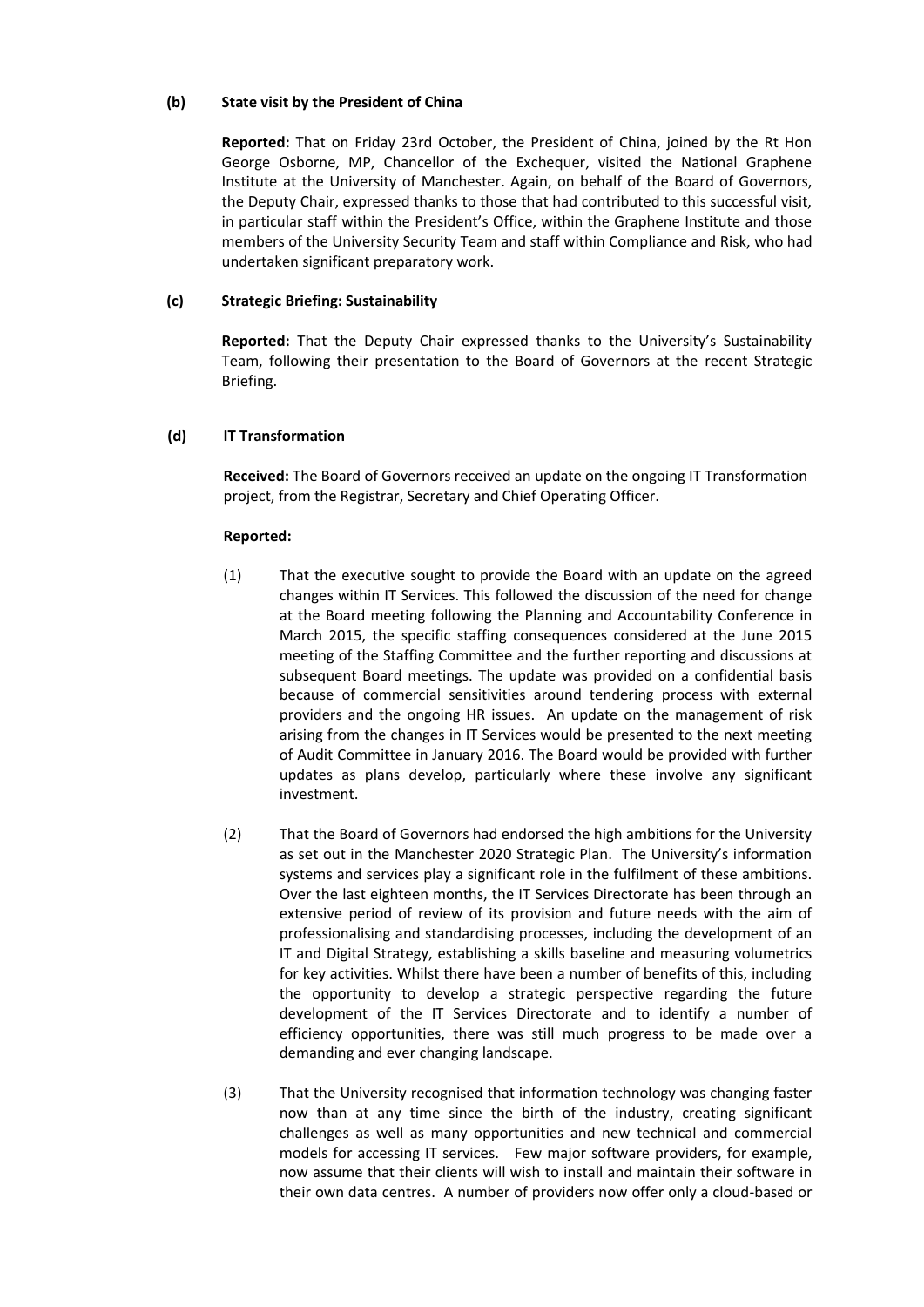'as a service' option. The landscape for users is also changing dramatically with very different digital expectations from today's students and massively increased opportunities available for researchers.

- (4) That the last major investment in IT took place in the years immediately following the foundation of the University in 2004 when £40-50m was invested in Student Administration, HR and Finance systems. While the University has continued to invest in IT, this has been at a level that the executive now believed was below that needed for a 21st century University with its agreed ambitions. Many of the major IT systems have growing functionality gaps. They were complex, rather poorly documented, quite slow, costly to change and expensive to operate. As a result, the risk of major outages, data loss and security breach was increasing, particularly with ever increasing "cyber challenges". These risks were identified in the last University Level Risk Map (June 2015). There was no clear target architecture for the systems resulting in an estate that was not optimally integrated creating a difficult platform for developing additional services. To address this, there was a need for significant investment in IT to modernise the current systems and to present them through digital channels and devices in an efficient, stable and engaging manner. Over the next few years, therefore, investment in IT was likely to be significant – at least £50m – with the aim to: markedly improve the IT Services Directorate support for research, enhance the student experience and improve back-office efficiencies. Some, but not all of these costs have been included in future forecasts. However, investment alone will not achieve these improvements; the University would also need to reconfigure its skills base, reducing numbers in some skill groups and adding new skills and capabilities in others.
- (5) That within this review, the University had recognised that not all of the personnel within the Directorate had skills that would enable the University to meet future needs with too many current staff focussed on maintaining the legacy estate and supporting the back office. Too few staff were also dedicated to supporting the University's primary goals of World Class Research or Outstanding Teaching and Learning. Given the above, it was not surprising that delivering the proposed new systems and services required skills that were rather different from those available in some areas of the current IT Services Directorate. The breadth of technologies, and the way they are hosted, means it would be difficult and inefficient to maintain a large multi-skilled staff base. In addition, the widespread adoption of cloud and utility computing services means that there are opportunities for, and advantages to externally provisioning relevant elements of the University's technology estate. It was therefore recognised that the University could not meet all of the ever-changing demands and deliver the many opportunities by relying solely on internal resources, and that to do so would be both inefficient and ineffective.
- (6) That the University has undertaken an independent analysis using external consultants on the possible alternative approaches and a number of options have been considered in detail. It became clear that only a significant change to the University's overall approach to sourcing and delivering IT could prepare the directorate to support the challenges and needs ahead.
- (7) That over the last decade or so, most sectors have seen a shift to IT provision by third party organisations and that shift has been further accelerated by the rapidly emerging availability of 'cloud' based services. Many organisations are now on second or third generation outsourcing deals, with requirements and commercials being adapted over time. There is now a much better understanding available across sectors of how to successfully work with thirdparty IT providers, including well developed contractual approaches and a clear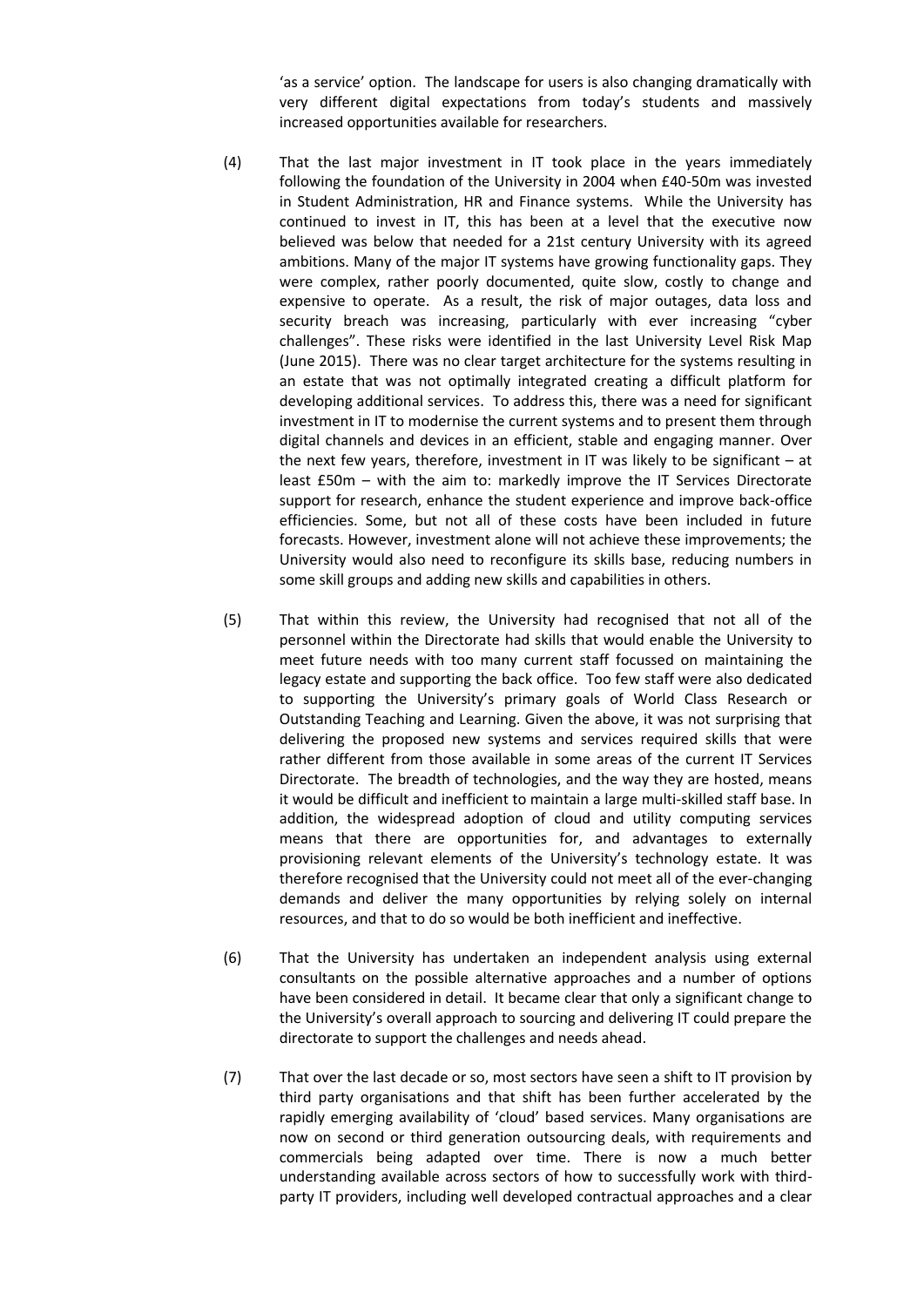understanding of the disciplines required to be an 'intelligent client' organisation able to manage third-party IT services effectively. However, there was no precedent for successful major IT outsourcing exercises in the UK HE sector and such an approach would present a major risk to the operation of the University and also pose significant industrial relations issues. Whilst recognising this, it was now very difficult to imagine that the University would ever have the capability, or indeed the strategic intent, to develop the skills required to build and maintain major new applications or infrastructure in-house. Indeed, the University had already, in the recent past, purchased externally hosted and managed IT services; for example, a number of the services used by the Library, Office 365 for students and the virtual learning environment provided by Blackboard.

- (8) That over time, the University had agreed that IT Services Directorate should shift its core purpose from being a 'manufacturer' and developer of IT services to one which is much more focussed on managing the overall provision of IT to the University, wherever sourced. This will include ensuring that new IT investments are managed to a blueprint (a 'target architecture') that will support the strategic ambitions of the University. This model is referred to as an 'intelligent client', retaining the knowledge and commercial acumen to manage the increasingly complex technology supply chain (or 'ecosystem').
- (9) That from early 2015, working with specialist IT advisers, the University undertook an analysis of its current IT provision and the likely future challenges. As has been previously reported, a number of options to address the challenges faced by IT Services were developed, from "do nothing" to "full outsourcing" Approaches based on changing the IT Services sourcing model were judged to be the only ones likely to successfully address those challenges within a reasonable timeframe. The need for significant change was discussed at the March 2015 meeting of the Board held during the Planning and Accountability Conference. Options were identified and brought forward for consideration by the University's Senior Leadership Team. A full outsourcing option was recommended by the IT Transformation Advisory Board and the Director of IT. While respecting this advice and recognising the benefits of this option, the Senior Leadership Team, in conjunction with the Change and IT Projects Subcommittee of PRC, agreed that full outsourcing posed major threats to the University overall and supported the phased sourcing option. Phased sourcing is a strategy whereby the vast majority of new IT requirements are delivered by external providers, with the in-house IT team focused on supporting and maintaining existing IT systems. This followed a detailed review of all the options presented, the risks involved and the overall strategic direction and operational management of the University.
- (10) That, as there were staffing implications, these were referred to and endorsed by the Staffing Committee on  $10^{th}$  June 2015 and approved by the Board of Governors under the delegated authority provided on 25<sup>th</sup> March 2015.
- (11) That work was continuing with external legal support and specialist sourcing advisors to implement the necessary contractual framework to enable the Phased Sourcing strategy. A briefing to potential framework suppliers was held on 5th November, attended by more than 50 organisations. Materials are being developed for release under the OJEU procurement regulations in December 2015. Within IT Services, a "Future IT" programme has been running since July 2015, designed to implement the organisational, technical and cultural changes required to operate in the new environment.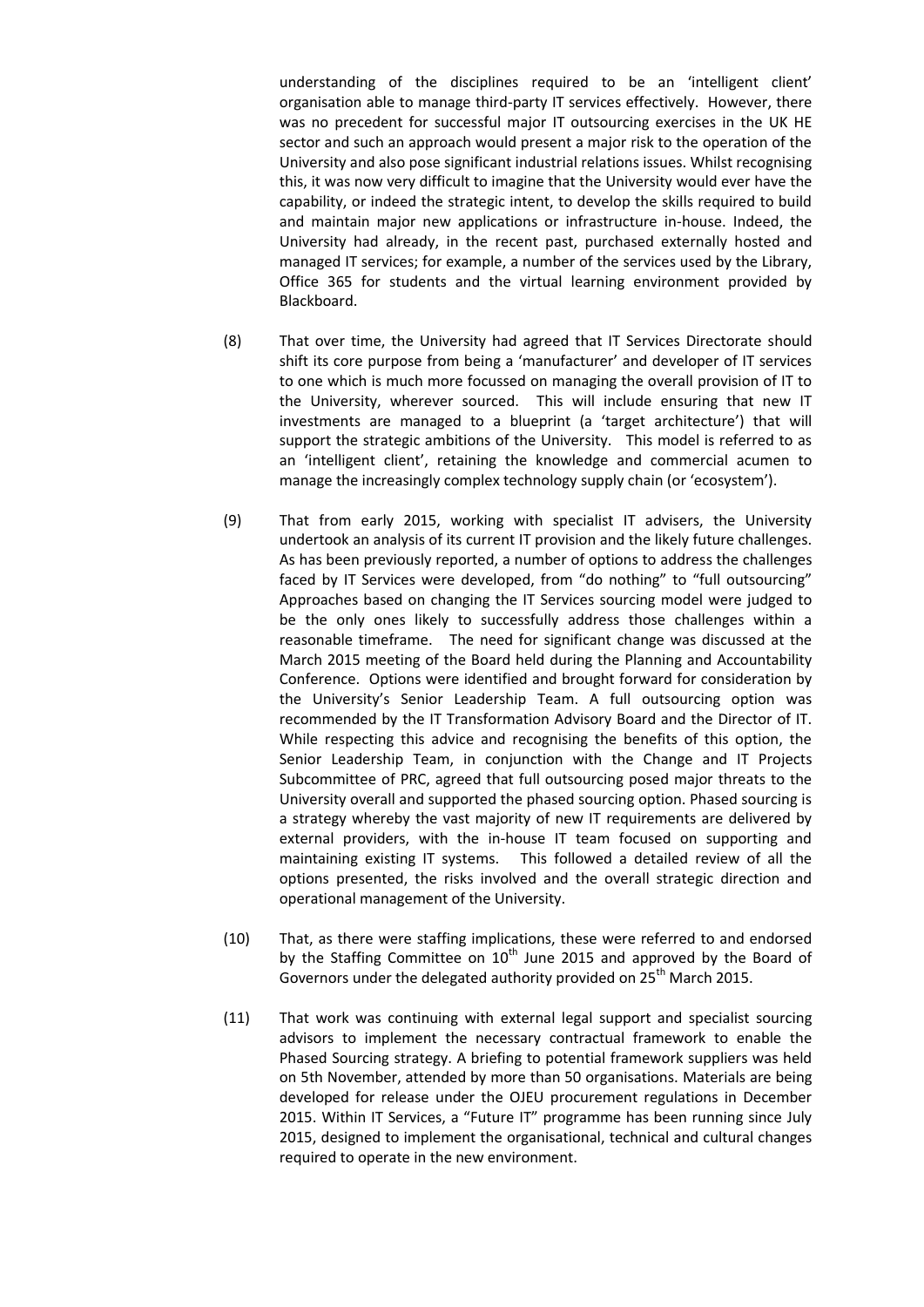(12) That the Board was provided with an update on industrial relations. Regrettably, UCU had decided to ballot their members on industrial action and in their ballot of their 1,756 members, they recorded 560 (31.9%) votes in favour of strike action. The University believed that industrial action – supported by less than a third of UCU members and representing less than 5% of the University workforce – would not only prove damaging to students and the University, but would also jeopardise the chances of accomplishing necessary change through constructive dialogue and agreement. In addition, the Registrar, Secretary and Chief Operating Officer reported that applications for voluntary severance scheme in IT Services closed last month and the University was hopeful that the target reduction in existing roles in this area could be secured through the voluntary severance route. The University remained committed to dialogue with the three campus trades unions and was willing to meet with them to discuss these issues. More than a dozen meetings had been held the campus trades unions over the past six months, including two meetings where ACAS was invited to conciliate. As the Board was aware, all changes involving staff undertaken by the University had been given very careful and serious consideration.

# **Noted:**

- (1) That, in the discussion, the executive was asked about the experience of other institutions that had adopted a greater degree of outsourcing and their experience. Although a full approach was uncommon, in a known example the institution had experienced some difficulties with this approach and the primary concern was that such an approach could comprise the ability of the University to act as an "intelligent client". This was one of the primary reasons why a phased approach had been selected which, in addition to the reduction in roles, would seek to bring in new skills to ensure that the University business analysis capability was appropriately strengthened.
- (2) That some of the lay members of the Board reflected on their own commercial experience of outsourcing and provided information on the rationale for this, which supported the position adopted by the University. In addition to the skills and experience required to build and maintain systems, there were lower economies of scale and skills input available to organisations that sought to maintain in-house provision and also significant issues in relation to space, energy usage and ongoing resourcing.
- (3) That members also sought further information on the drivers for the change programme and whether these were attributable to skills and/or efficiency. Members also asked whether other models such as captive offshoring, had been explored and what was the likely investment required. In responding, the executive confirmed that both elements (skills and efficiency) underpinned the decision as the skills mix would require investment through additional roles, as the take-up of voluntary severance progressed to re-balance the organisation. Alternative models had been explored within the original appraisal, although the model described was not judged to be appropriate for the University's needs. In terms of financial investment, beyond the re-balancing exercise described, there was likely to be a significant investment in systems, noting that Campus Solutions, the University's student system would require replacement in the short to medium term.
- (4) That University members reflected on the current capability within IT and the expertise that had developed in the Directorate organically over time, with many staff skilled in software development, but fewer staff capable of identifying and supporting current and future needs at the right level. However,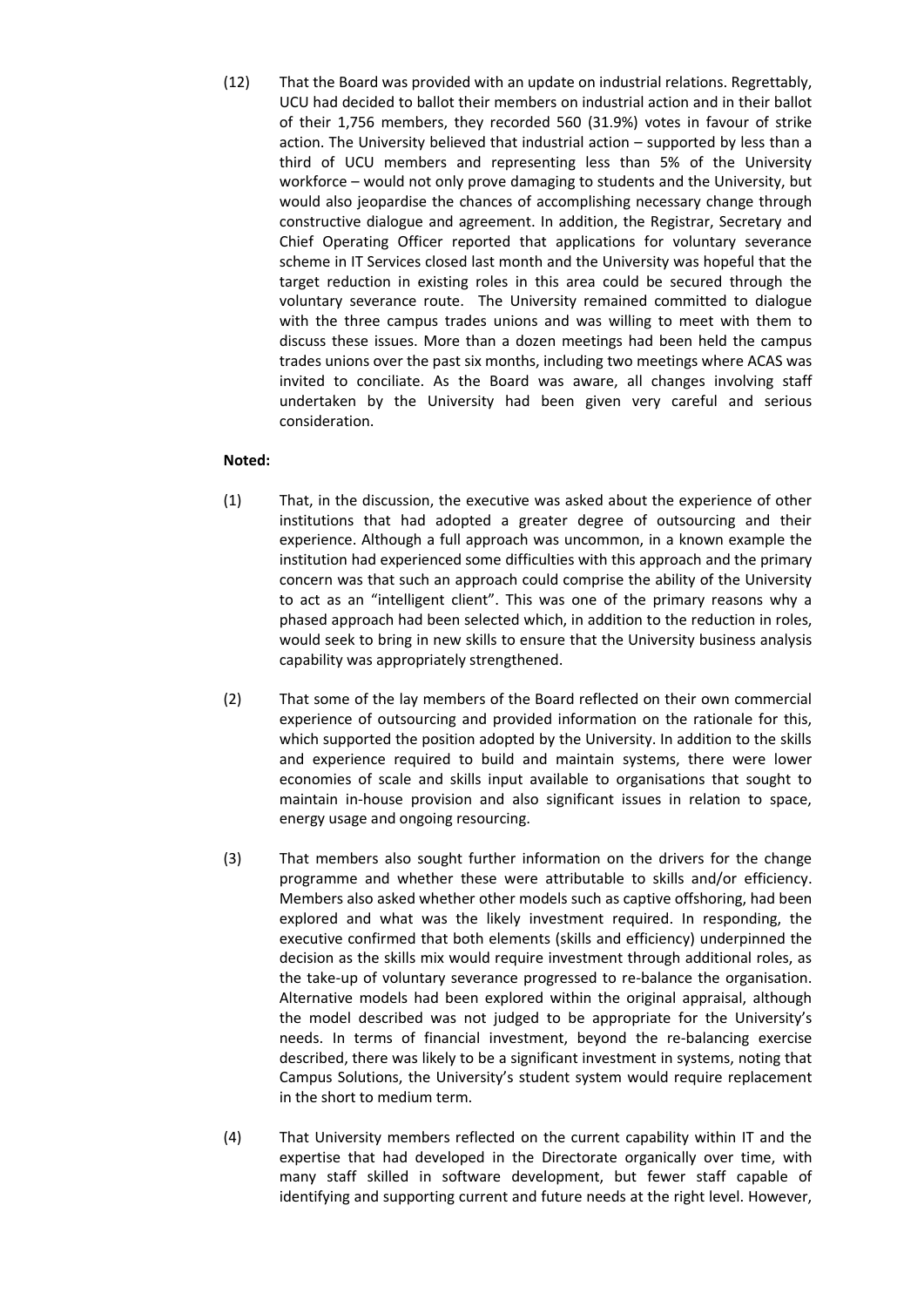in determining the operating model there were some services and support that should remain in-house, in order to allow greater academic control and influence.

- (5) That the use of voluntary severance to achieve the savings and rebalance the skills mix was raised, and the executive was asked whether the reduction was at the right level and whether the voluntary severance would mean that stronger members of staff were lost to the organisation. The executive commented on the assessment process that would take place to determine the voluntary severance applications that would be accepted and the movement of internal resource that would occur alongside this. This approach was taken in order to provide a managed evolution of the Directorate.
- (6) That it was noted that the use of a phased outsourcing model would require the careful negotiation and agreement of contracts, in order to ensure that appropriate flexibility was retained and that the users of the services to be outsourced were not dissatisfied. Some members also offered additional oversight and counsel in respect of these contract determinations.
- (7) That in general terms, the Board expressed support for the rationale for the decision to adopt a phased approach to outsourcing and the way in which these changes were being pursed, noting that the Audit Committee would look at the IT Transformation in greater detail in 2016 as part of its ongoing review of key areas of risk.

## **(e) Publication of the Green Paper: "Fulfilling our Potential: Teaching Excellence, Social Mobility and Student Choice"**

**Reported:** That the Deputy Chair, with input from the President and Vice-Chancellor, provided an overview of the Green Paper, noting the proposals for sector infrastructure were bolder than indicated previously and that the emphasis on teaching excellence was very clear, not least given the Green Paper provided further information on how the widely anticipated Teaching Excellence Framework (TEF) was planned to operate. Within the sector, there was some concern about the focus on finance and metrics, with little reference to the wider contribution made by universities, particularly in the area of research. While the recommendations of the Nurse Review were likely to be adopted, there was some uncertainty about the future of the dual support arrangements, previously discharged by HEFCE. Additionally, the future of sector infrastructure in England (notably HEFCE) is clearly signalled through the proposal for an Office for Students. This would have a more explicit emphasis on promoting and protecting the student interest than HEFCE currently has, but the role previously undertaken by HEFCE in regulating the higher education framework and in relation to sustainability required further consideration.

# **6. Secretary's report**

### **(a) HEFCE Model Assurance Return**

**Received:** The HEFCE Model Annual Assurance Return (Annex E)

**Noted:** That in seeking authority to sign off the Return, the President and Vice-Chancellor had received the necessary assurances to provide the appropriate confirmations directly from senior officers within the University and through her attendance at relevant meetings of the Audit Committee.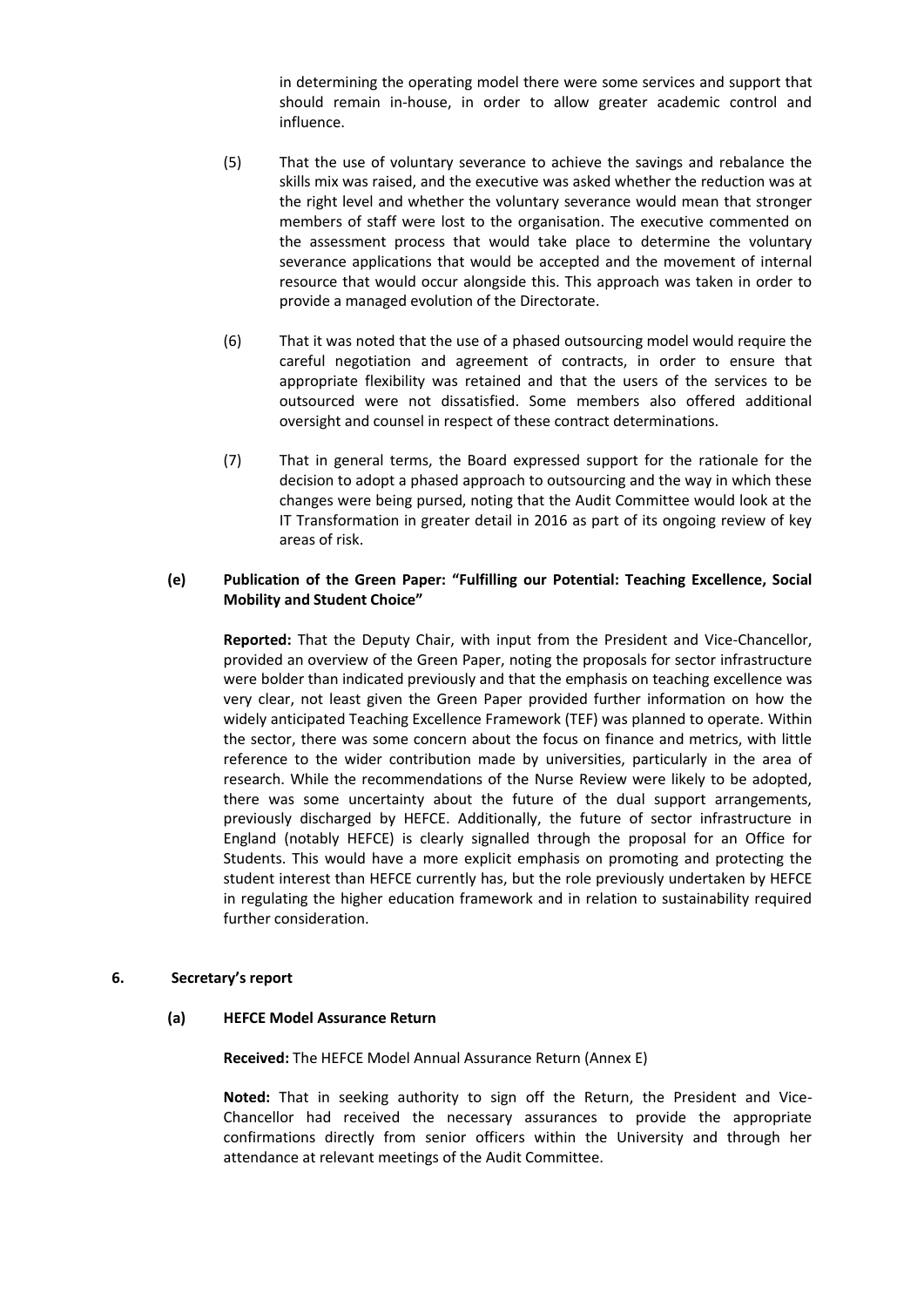**Resolved:** That on this basis and through the presentation of relevant material elsewhere on the agenda for this meeting, the Board of Governors approved the HEFCE Model Annual Assurance Return for onward transmission to HEFCE.

## **(b) Appointment of the Chair of the governing body, from 1 September 2016**

## **Reported:**

- (1) That the appointment of the Chair of the Board of Governors is the responsibility of the Board of Governors. The current Chair, Mr Anil Ruia, OBE, will stand down from the Board on 31 August 2016, having served continuously for a period of six years. Statute II of the University Charter states that the Chair shall be appointed by the Board from among the members of the Board who hold membership in Category 2 (lay members).
- (2) That expressions of interest in the role of Chair, from 1 September 2016, were now sought from lay members of the Board in Category 2. These expressions of interest should be lodged with the Registrar, Secretary and Chief Operating Officer, by 18 January 2016. The current Chair of the Board would also be available to discuss the role with any lay member of the Board considering appointment.
- (3) That the process of selection for the Chair will follow and a Search and Appointment Committee will be established from a subset of the Board's membership. This Committee will, via the Registrar, Secretary and Chief Operating Officer, consult with current members of the Board regarding suitable and/or declared candidates and, if necessary, determine whether a new appointment to the Board is required in order to fill the position. Any recommendations made by the Search and Appointment Committee will be brought back to the Board for formal approval.

The Search and Appointment Committee would have the following composition:

Four members of the Board in Category 2 (with one identified as Chair) A member of the Board in Category 3, members of Senate A member of the Board in Category 4, members of staff other than academic or research staff The President and Vice Chancellor The General Secretary of the Students' Union The Registrar, Secretary and Chief Operating Officer (as Secretary) In attendance: The Pro-Chancellor and Chair of the Nominations Committee

- (4) That at the outset of their deliberations, the Search Committee, when appointed, should consider whether an external search process should also be conducted in parallel with the assessment of any declared candidates.
- (5) That the remuneration of the Chair of the Board of Governors was considered by the Committee in 2009. At that time, it was reported that this issue had attracted considerable interest within the sector, though at the present time there were only a small number of institutions that had made any provision for the payment of a fee or honorarium to the Chair of the governing body. At The University of Manchester, the issue had been considered within Project Unity, and a decision had been reached at the time to allow for the provision of a modest honorarium. This decision still stood. However to date, the current Chairman had not drawn down this entitlement in any of the years in which he had held office, and one of the primary reasons underpinning the establishment of the payment facility had been to ensure that the obligations of the role were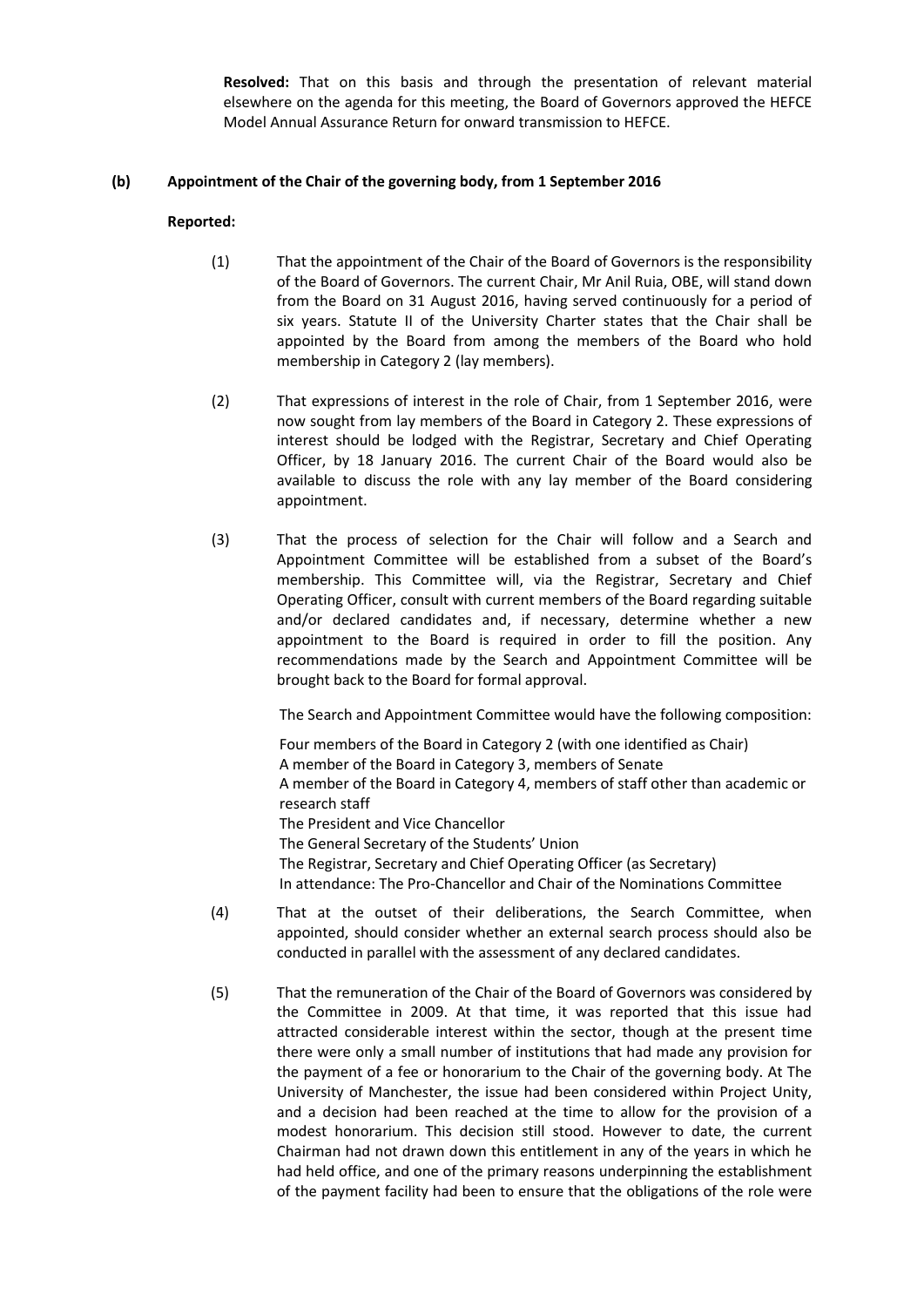appropriately compensated and did not preclude an individual from taking office.

(6) That the Search Committee appointed in 2009 revised the role specification for the Chair of the Board of Governors in line with the CUC template at the time. In addition the role specification was amended to describe the responsibilities of the role in the context of the University's strategic position and the approach to governance that has been adopted by the Board since its establishment.

**Noted:** That the Board of Governors noted that, on establishment, the Search Committee should reconsider the role specification for the Chair in order to ensure it adequately meets current and anticipated requirements over the term and any future term subsequently agreed.

# **(c) Report from the CUC Plenary**

**Reported:** That Mr Edward Astle had attended the recent CUC Plenary, on behalf of the Chair of the Board of Governors. Mr Astle provided an update on the discussions, which had focussed primarily on the Green Paper. A session on Internationalisation had noted the shifting markets in international student recruitment alongside competition from EU universities, while a session on Procurement had recognised the Construction Procurement framework, recently established by the University of Manchester, as sector leading.

## **7. Report from the External Auditors and Financial Statements**

**Received:** On recommendation from the Finance Committee and Audit Committee, to consider and approve the Report to the Audit Committee from the External Auditors, EY LLP, for the year ended 31 July 2015, and the Financial Statements, and to approve their onward transmission, as required by the HEFCE Code of Practice on Audit and Accountability, to the HEFCE Assurance Service. The Board of Governors also reviewed the Letter of Representation provided in connection with the audit undertaken by the External Auditors for the year ended 31 July 2015

- (1) That the operating surplus before transfer to endowments was £47.1m compared with £43.4m in the previous year. The retained surplus of £46.9m compared favourably with £45.0m in 2013/14. Excluding FRS17 pension credits, the underlying surplus was £30.3m (3.0% of income) versus £30.6m (3.5% of income) in 2013/14. The University's total income had exceeded £1bn for the first time (£1,009.7m) and research grants and contract income including the RDEC claims was £262.4m, ahead of the original target for 2015 of £250m set in 2004.
- (2) That the Financial Statements included the Statement on Corporate Governance, and the Public Benefit Statement, which had been previously considered and approved by the Audit Committee at the September meeting. These documents had also been appraised by the external auditors within their technical review.
- (3) That the external auditors, E&Y LLP, had not identified any changes to the strategic and financial statement risk assessments or their planned approach as described in their Planning Report as a result of their procedures to date. The significant areas of risk as identified by E&Y concerned revenue recognition, accounting for fixed assets, management override of controls, endowment, donation and investment income, pensions obligations, covenant compliance and going concern status, taxation, and the audits conducted on the University's subsidiaries. E&Y found no material matters which require to be brought to the attention of the Audit Committee in respect of these matters or in respect their treatment in the statements during the year.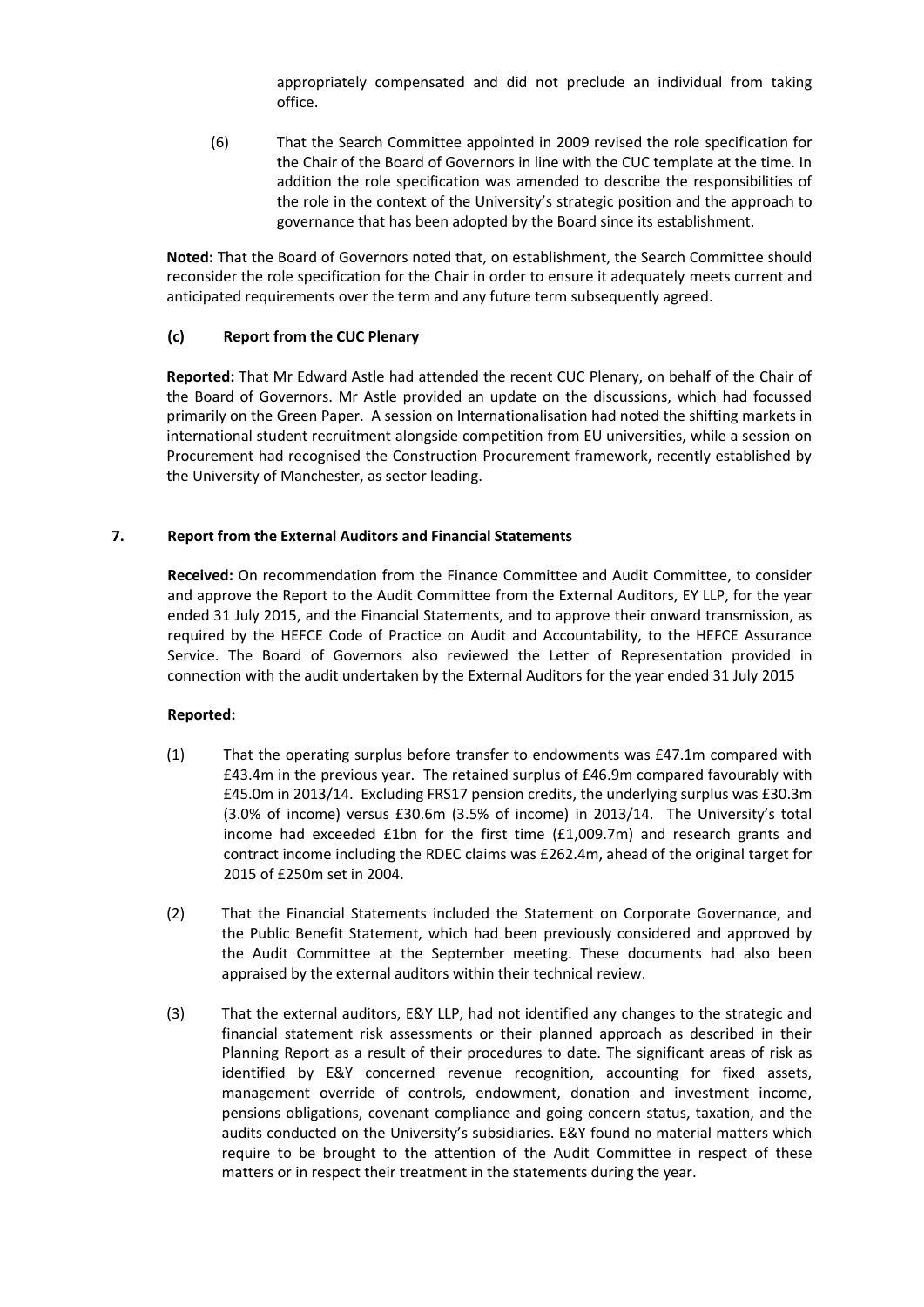- (4) That E&Y had documented and tested the controls of the University only to the extent necessary for them to complete their audit. Within this scope, they did not identify any significant deficiencies in the design or operation of an internal control system that might result in a material misstatement in the financial statements. In their interim reporting they presented observations in respect of research accounting and IT, for which corrective action had been identified by the University. Four other control observations were made, three of which were of low priority and one of which was medium priority. The low priority observations concerned starters and leavers processes in payroll, the monitoring of the financial performance of research projects, and found a comparatively larger number of open bank accounts which they recommended be reviewed with a view to closing unnecessary accounts in order to reduce the risk of bank fraud and error, and to reduce the University's banking costs.
- (5) That the medium priority observation concerned follow-up from the 2013-14 audit. This audit gave rise to only one management letter point within the Audit Committee report which was concerned with fixed asset accounting, specifically in relation to assets under construction and housekeeping of the asset register. The University recognised the maintenance of the asset register needed to be improved. The Audit Committee was provided with a report on the steps that have been taken to deal with this issue, since the year end, and by April 2015 significant progress had been made in the area of fixed asset accounting and the underlying controls. However, while the E&Y review of fixed assets identified that management has taken steps to implement the previous audit recommendations they recommended that the University should continue its work in cleansing the fixed asset register, and review its processes for recording changes to the fixed asset register. They also recommended that the University makes only one entry for each individual asset, noting that the removal of deferred capital grants as part of the implementation of FRS 102 will assist in this task, and that the University should identify and remove negative asset balances. The standard depreciation policy should be reviewed and implemented consistently and the University ensure that additions to the fixed asset register are correctly classified, dependent on the type of fixed asset.
- (6) That the financial results had met the standards previously set by the Board of Governors in terms of the University's financial performance; having delivered a surplus, provided year-on-year income growth, and provided for cash generation and conservation.

### **Noted:**

- (1) That the low number of issues and control observations identified in the external audit process was indicative of the strength of the internal control environment. This, when considered alongside the stable financial position, provided important security and, if maintained, would assist the University in achieving its strategic aims in the future.
- (2) That the Director of Finance provided some additional information on the treatment of the research and development (R&D) expenditure claim (RDEC) an HMRC scheme intended to provide tax incentives for research and development, an element of which had not yet been submitted and where the TRAC process to determine its level was not yet complete. Across the sector, some universities had used different approaches to account for potential or likely claims in the financial statements, which was likely to make comparisons as to the relative financial position of these institutions difficult or potentially misleading.
- (3) That the external auditors and management had discussed the accounting treatment of the RDEC claims. The University was eligible to submit claims for the four months to 31 July 2013 and the financial years 2013/14 and 2014/15. The ability of universities to benefit from this scheme from 1 August 2015 was terminated by a UK budget announcement in July 2015. The claims for the periods to 31 July 2014 were submitted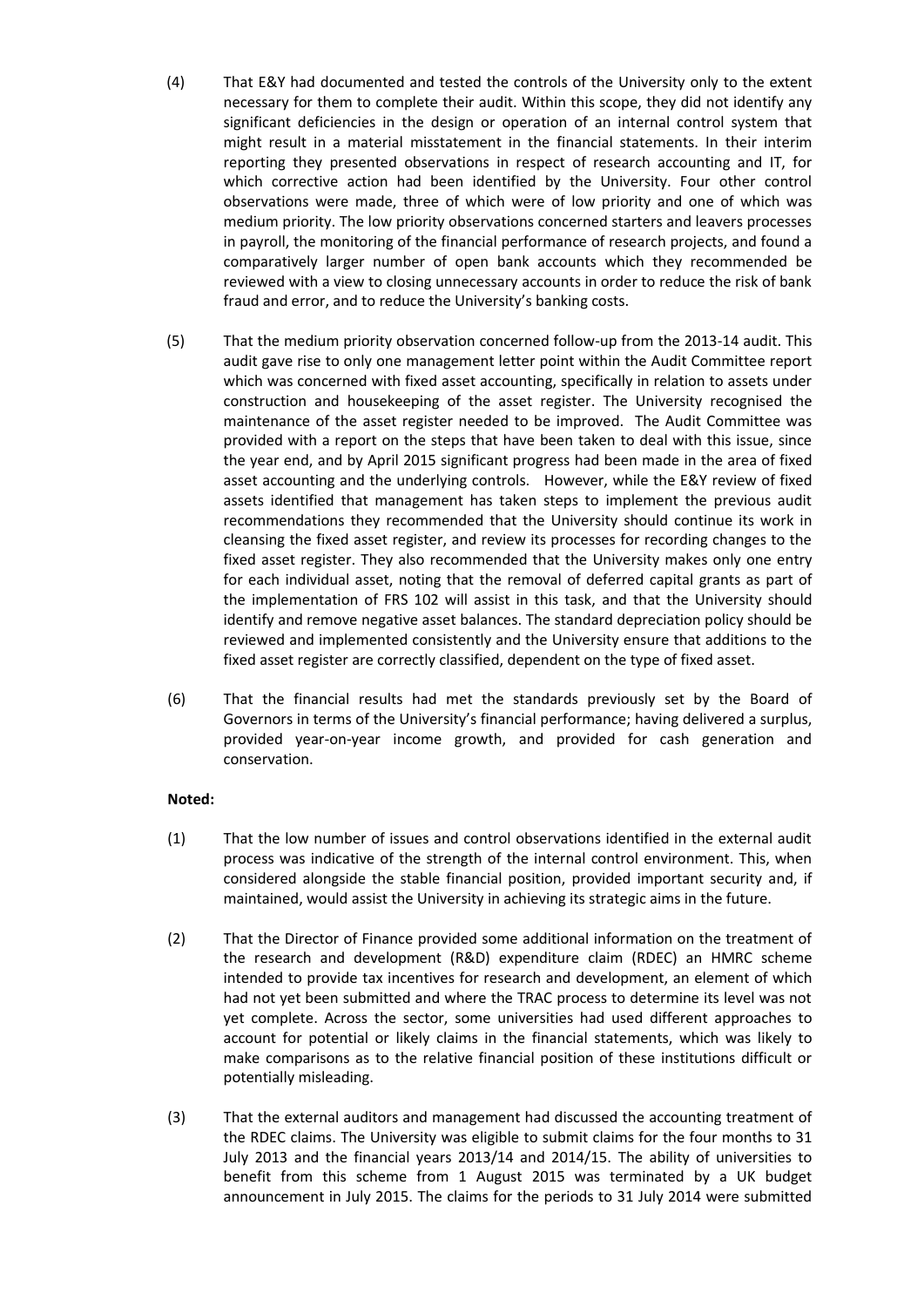in 2015 and accrued in the balance sheet at 31 July 2015. Payment was received from HMRC in August 2015, although the claims still remain subject to scrutiny by HMRC. E&Y concurred with management's accounting treatment to recognise this income. Following discussions, management agreed to include an estimate of the 2014/15 claim within accrued income, but argued this could only be in respect of direct costs, as the TRAC process, which would inform the indirect element, would not be completed until January. Overall, E&Y consider that RDEC income is understated. However, the University does not consider such the understatement to be material, and, with the agreement of the Audit Committee, and taking account of the level of materiality reported, E&Y subsequently declared they were satisfied with the treatment of the claim in the accounts.

(5) That the Deputy Chair of the Board expressed her thanks to the Director of Finance and his team for their work on the financial statements and in respect of the audit conducted over 2014-15.

**Resolved:** That the Board of Governors confirmed:

- (1) That, as required by the HEFCE Audit Code of Practice, included within the Memorandum on Assurance and Accountability, the Board approved the onward transmission of the Management Report to the HEFCE Assurance Service.
- (2) That the Board, having due regard to the Letter of Representation, was not aware of any actual or potential non-compliance with law and regulations that could have a material effect on the ability of the University to conduct its business and, therefore, on the results and financial position to be disclosed in the Financial Statements for the period ended 31 July 2015.
- (3) That the Financial Statements for the period ended 31 July 2015 be approved for onward transmission to the Higher Education Funding Council for England (HEFCE), and that they be also forwarded to the General Assembly for comment in accordance with Statute IX.8(b).

*Forwarded to the General Assembly*

### **8. Implementation of the Review of Life Sciences and Cognate Disciplines**

**Received:** A paper outlining recommendations for changes to school structures and the nomenclature of Faculties and Schools.

- (1) That the main consideration for the Review of Life Sciences and Cognate Disciplines was creating the optimal structure within the University for the sustainability and future success of the relevant disciplines, while at the same time ensuring the delivery of worldclass research, an outstanding teaching, learning and student experience, and a full commitment to social responsibility.
- (2) That the key recommendation from the Review Group, which was approved by Senate and by the Board of Governors, was that academic activity should be reconstituted around three Faculties by moving different component parts of the current Faculty of Life Sciences (FLS) into the Faculty of Medical, Biological and Human Sciences and the Faculty of Science and Engineering (working titles identified in the Review).
- (3) That following a period of University-wide consultation and Senate's endorsement at the meeting held on 4 November 2015, the Board of Governors was asked to approve the a number of changes to the School structures and the naming of Faculties and Schools.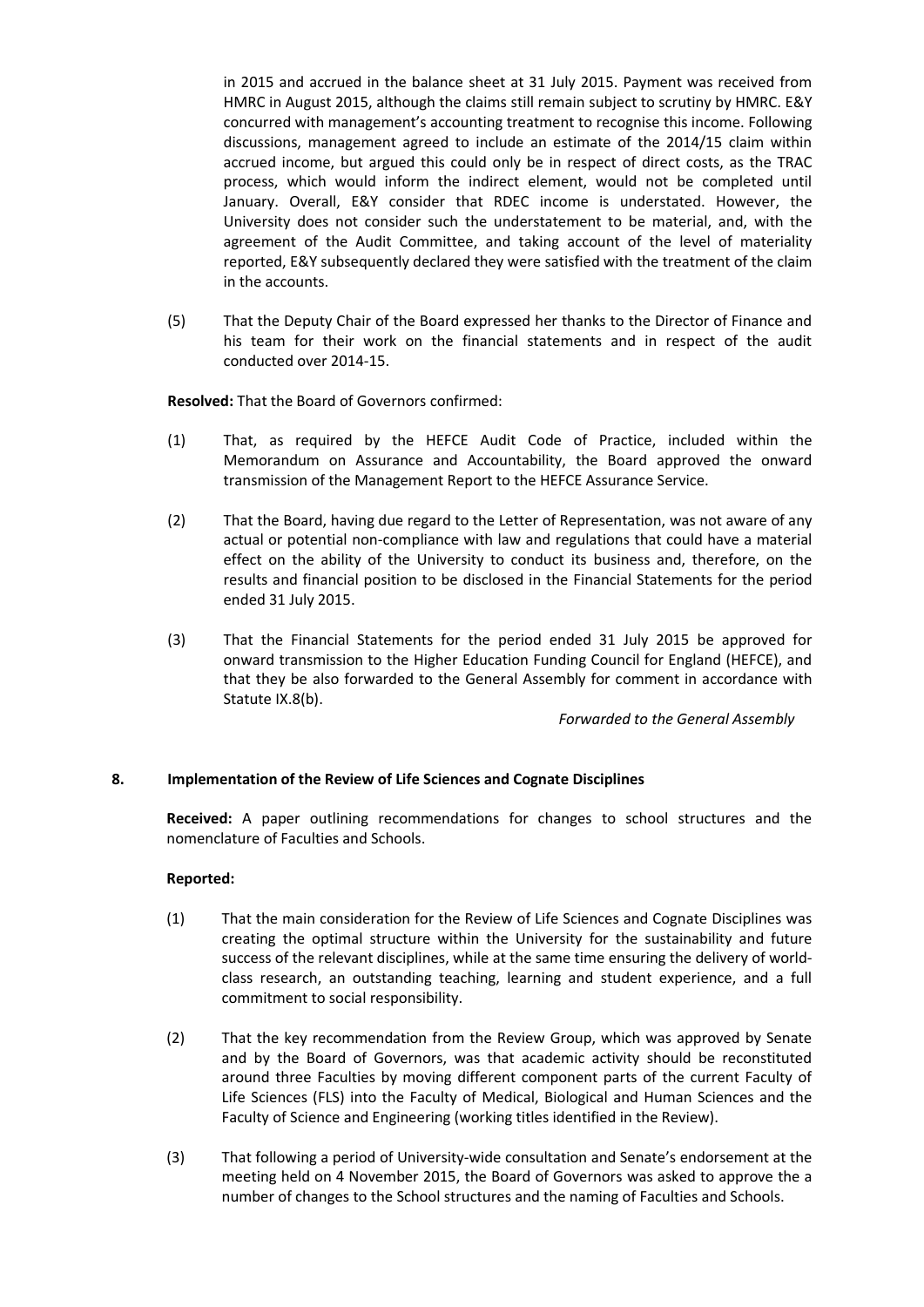(4) That as previously approved by the Board of Governors, from 1 August 2016 academic activity will be reconfigured within three Faculties. The Board of Governors is asked to approve the following new names for the reconstituted Faculties of Life and Medical and Human Sciences and Faculty of Engineering and Physical Sciences:

Faculty of Biology, Medicine and Health Faculty of Science and Engineering

Ordinance XI (1) would therefore be amended to list the three Faculties of the University:

- Faculty of Biology, Medicine and Health
- Faculty of Humanities
- Faculty of Science and Engineering
- (5) That it was proposed that the Faculty of Biology, Medicine and Health would be constituted as three new Schools. The Board of Governors was therefore asked to approve that these will be named:
	- School of Biological Sciences
	- School of Medical Sciences
	- School of Health Sciences
- (6) That the changes to the Faculty of Science and Engineering would be limited to a modest expansion of two of the current Schools and a change in the name of one of these. The Board of Governors was therefore asked to approve, a change in name of the School of Earth, Atmospheric and Environmental Sciences to the School of Earth and Environmental Science
- (7) That the recommendations proposed would require the amendment of Regulation X: The Schools of the University.

# **Noted:**

- (1) That the Board of Governors recognised the complexity of the process of implementation and commended the senior team for progressing this.
- (2) That the primary academic relationship or association in the structure would be the School, and the foundation schools in the Faculty of Biology, Medicine and Health, would control and organise teaching across the Faculty. The research domains identified would be critical in the structure. They would be led by inspirational leaders, whose role would be to bring together staff and develop work across the key research themes.
- (3) That at this stage of the implementation, the focus had been on the overarching structure and the composition and reporting arrangements for the senior teams. Once this structure was finalised and agreed, work would begin on the sub structures beneath.
- (4) That the process would use the acquired knowledge and experience from the restructure to inform and drive, where appropriate, standardisation in other areas of the University.

**Resolved:** That the Board of Governors therefore approved the Senate recommendation to amend Regulation X: The Schools of the University to:

- remove the reference to the Faculty of Life Sciences,
- revise the Faculty names in line with Ordinance XI,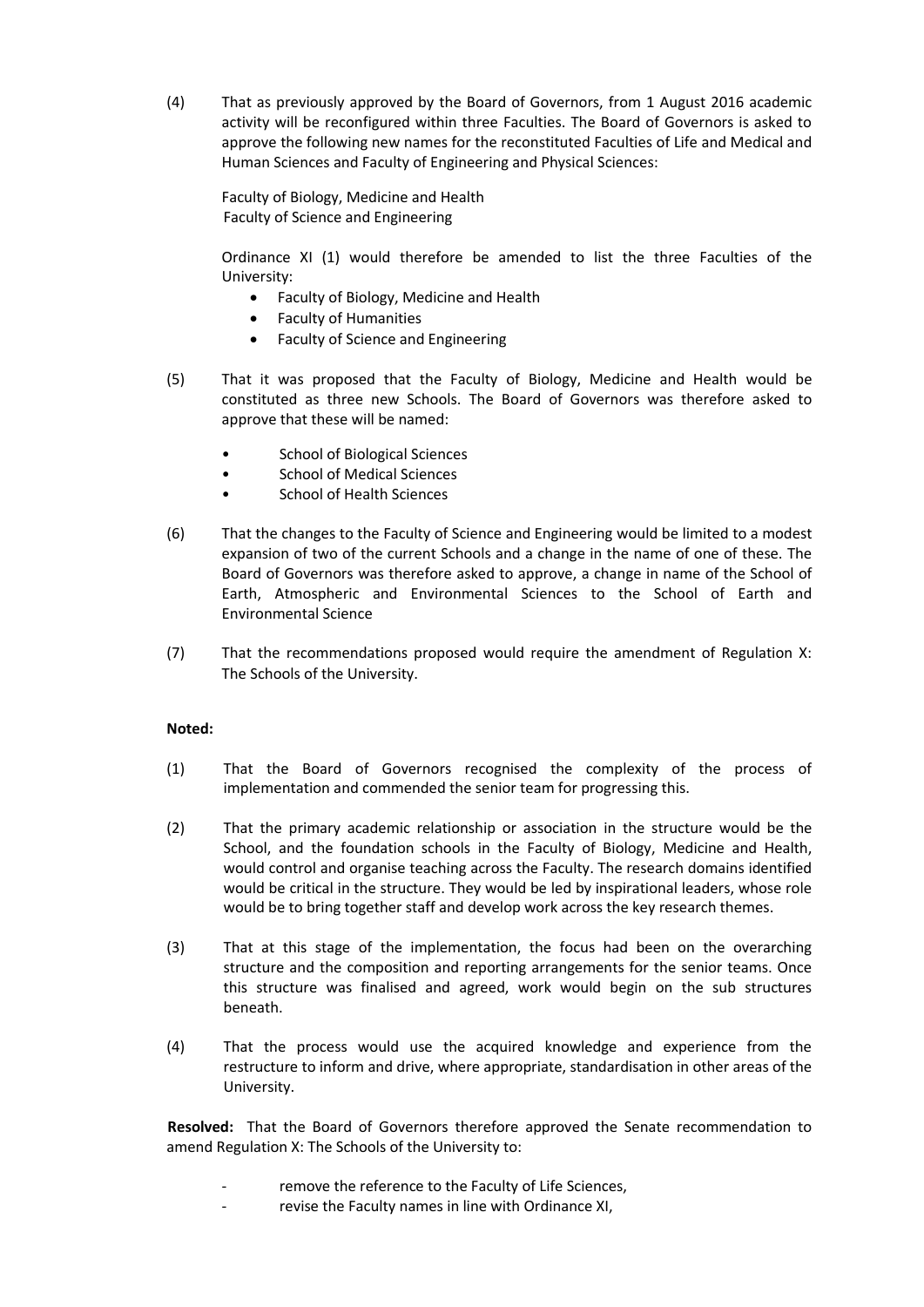- identify three newly-named Schools in the Faculty of Biology, Medicine and Health, and
- identify one newly-named School in the Faculty of Science and Engineering.

### **9. President and Vice-Chancellor's report**

# **(a) The Report of the President and Vice-Chancellor to the Board of Governors**

**Received:** The Report of the President and Vice-Chancellor

### **Reported:**

(1) The outcome of the 2015-16 Comprehensive Spending Review (CSR) was announced by the Chancellor of the Exchequer, George Osborne, on the day of the meeting. This spending review would set out departmental spending for each financial year from 2016/17 to 2019/20. According to the figures published in the summer budget 2015, departmental spending will fall by £18bn between 2015/16 and 2019/20 in real terms. This means that many departments will see actual reductions in their budget. As some departments are 'protected' for budget purposes (eg NHS, some schools' spending, overseas aid) these will not be reduced over the period in question. Consequently, other departments will need to incur larger reductions to meet the overall savings target. The Chancellor has asked all unprotected departments, which includes Business, Innovation and Skills (BIS), to come forward with proposals for cuts of 25% and 40% for consideration in the context of the CSR. In many cases these reductions will be on top of some earlier cuts. The HEFCE has highlighted to institutions that there is particular uncertainty about the funding that may be available after the next CSR and has urged institutions to exercise prudence.

In terms of the headline announcements within the CSR, some the indicators were favourable to the University, noting in particular, that the science budget would rise in line with inflation. However the BIS budget was likely to fall by 17% with changes likely in respect of maintenance grants and a significant cut in the teaching budget by 2021. Further detail and analysis was required, noting for example, that the Global Challenges Fund might not provide new funding.

- (2) That as HEFCE's funding comes from BIS it is quite likely that HEFCE will receive further cuts to its funding. If so, as research intensive universities receive, proportionately, a greater amount of HEFCE funding (through QR funding and Teaching funding support which is concentrated on higher cost subjects that are more frequently taught in the research intensive universities) the impact of further cuts is likely to be greater on a university like ours. It is not unreasonable, therefore, to consider scenarios where we receive significant cuts in HEFCE funding. High levels of cuts to HEFCE would present significant challenges for much of the sector, but for the reasons elaborated above, particularly research intensives.
- (3) That as the President and Vice-Chancellor had reported previously, work was underway within the University to develop possible responses to a range of different scenarios, recognising that if the University is to realise its strategic ambitions it *must* be in a position to be able to continue invest not just absorb these cuts. The University would therefore need a greater focus on generating income and making savings in order to meet likely cuts while financing existing commitments and still investing to achieve its ambition to be a leading global university.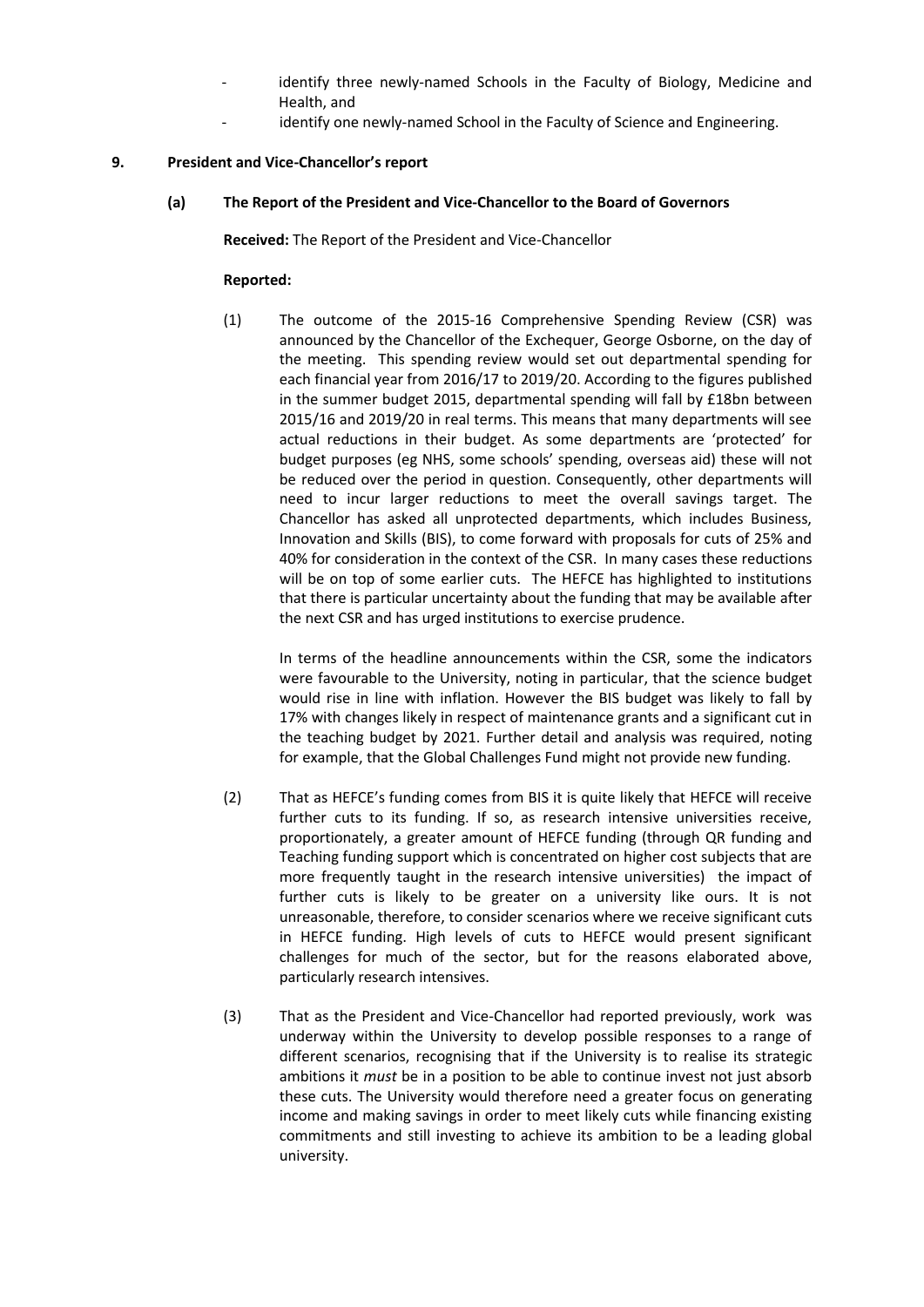- (4) That as a consequence, the University would continue to focus on developing additional income streams (for example philanthropy, improved cost recovery on RGC grants, including more effective pricing, and distance learning). The University was also developing proposals to support the University's international agenda (particularly in the US and emerging markets) and to have an ambitious presence in the distance learning market. To complement this, attention is also focused on securing efficiency savings, notably, sharing of research infrastructure, efficiencies in how it organises and delivers teaching and assessment, and standardisation of processes, including IT where a major transformational project to meet future IT needs was underway.
- (5) That the Government's Green paper on higher education "Fulfilling our potential: Teaching Excellence, Social Mobility and Student Choice" was published on 6 November. A summary and brief analysis of the issues, prepared by the Russell Group, was provided as an Appendix. As the title suggested the Paper had a student focus and while the role higher education plays in teaching, learning and the student experience is of central importance, the contribution that universities make to society is much broader and it was essential not to lose sight of this. This University's Senior Leadership Team was analysing the detail and implications of proposals in the paper with a view to submitting a response to the consultation and to identify actions that might be needed in the light of the proposals.
- (6) That the 2015 round of Annual Performance Reviews (APRs) had been proceeding well. APRs are held for the four Faculties and the Professional Support Services and for the Library and the University's cultural institutions (the Whitworth Art Gallery and the Manchester Museum), whilst a report on the Jodrell Bank Discovery Centre is made to the Planning and Resources Committee (PRC). A review of Key Performance Indicators (KPIs) relating to human resources and equality and diversity is considered at Human Resources Sub-Committee and environmental sustainability KPIs are considered at Capital Planning Sub-Committee. Reports of the APR meetings will be available as part of the documentation for the Board's Planning and Accountability Conference.

As in previous years, the APRs have been effective in mapping areas of strong performance and best practice as well as areas of under-performance across the University, identifying actions to address under-performance and in providing a basis for evaluating progress against the high level KPIs and targets in the University's strategic plan. This has allowed serious discussions about targets and strategies for future performance improvement.

A summary of overall performance against the high-level KPIs and targets, including a glossary, was included for the meeting of the Board. The more formal summary of progress, the annual *Stocktake Report,* would be presented to the Board's Planning and Accountability Conference, and as in the previous year, the Report will be circulated to the Board ahead of its consideration within the Conference programme to allow for questions and enable it to be seen in the context of the Planning and Accountability Conference agenda. The President and Vice-Chancellor would also be updating the Board on performance against the high level KPIs through the year as data become available. The data for 2014/15 indicate that good progress continues to be made against many of the University's goals, including total research grant and contract income, IP commercialisation, widening participation and staff satisfaction, though some challenges remain. The University is proactively addressing issues of concern to deliver a real step change in performance overall, focusing on quality and distinctiveness, while meeting ever new challenges in a period of financial austerity.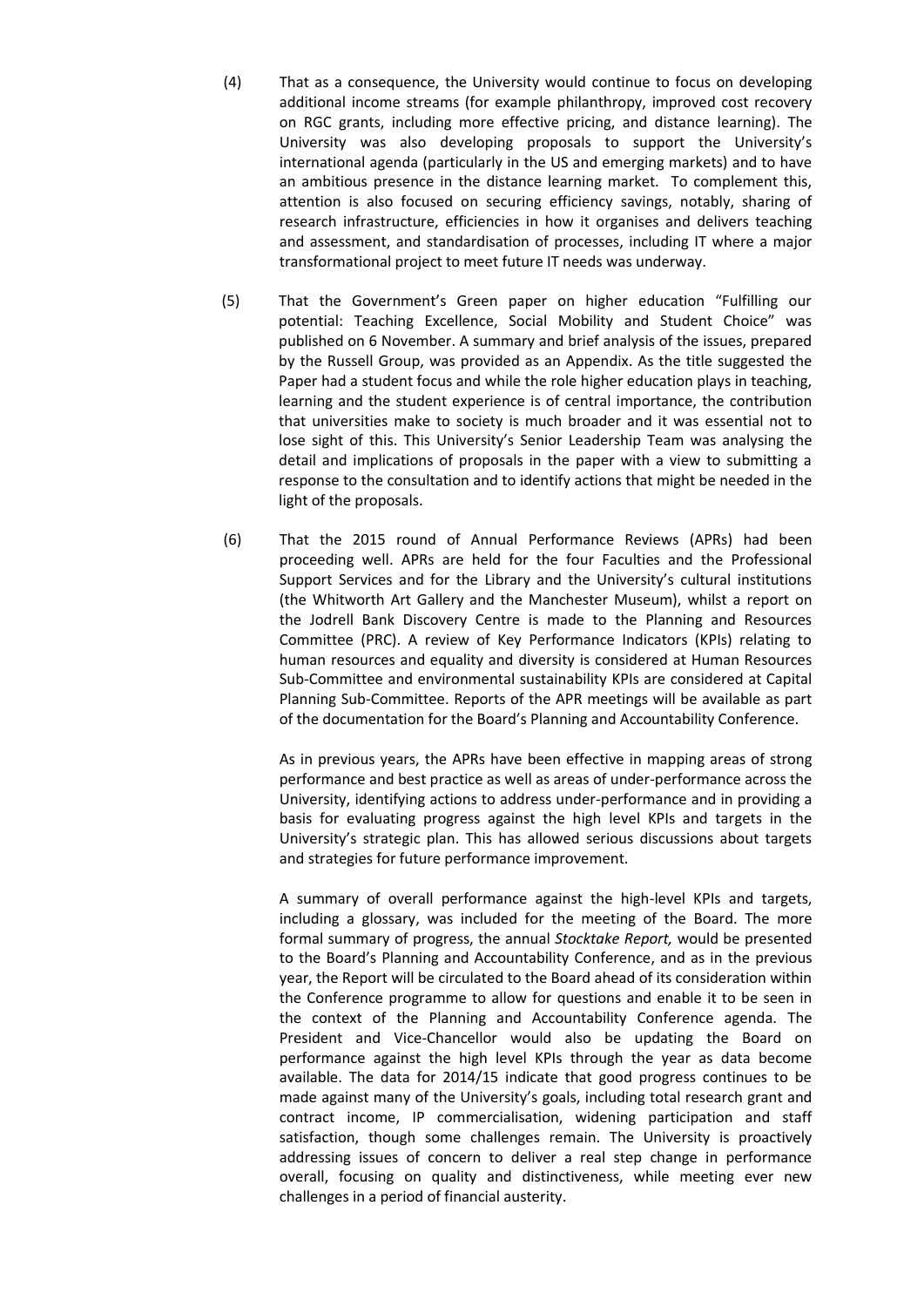- (7) That while it was premature to prepare a detailed agenda at this stage for the 2016 Conference (15 - 16 March 2016), it was envisaged that it will include updates on progress against the Strategic Plan, priorities identified through the APR process and consideration of areas of future strategy. The President and Vice-Chancellor also welcomed suggestions from Board members as to the content and themes of the event. Board members were reminded that the dual purpose of the Conference within the University's Planning and Accountability Cycle is for Senior Management to:
	- 1) provide the Board with a detailed annual "stocktake" of performance against Plan over the previous year, in this case 2014/15; and
	- 2) advise the Board in relation to priorities for the forthcoming year.

The Conference thereby provides Board members with the opportunity to respond to the *Stocktake Report* and other detailed reports from management on performance against Plan the previous year, and to advise on future priorities and targets. The entire Conference will be conducted as a special (and extended) meeting of the Board, in which routine Board business is kept to a minimum. The Programme would, as usual, be designed to maximise opportunities for plenary and small group discussion and analysis and to minimise formal presentations.

(8) At the time of the last report to the Board, the President and Vice-Chancellor noted that it looked as if the University would be likely to meet and even exceed target numbers for home/EU and international undergraduate (UG) students. It was also noted that while home/EU postgraduate taught (PGT) recruitment had been a challenge, despite responding to HEFCE's initiative and making over 150 £10,000 bursaries available to students from under-represented groups, it was looking promising for international PGT recruitment and that it was expected that this would compensate for any shortfall in Home/EU PGT students.

The latest data exceed expectations based on full and partial registrations by mid-October. For undergraduate full-time programmes the University expected to meet Home/EU undergraduate target and to exceed our overseas target based on a strong recruitment of new students starting year 0/1. For taught postgraduate students the University expected to exceed both Home/EU and Overseas targets.

There was substantial variation across programmes, so the University would continue to review the portfolio of programmes offered in the light of recruitment for 2015. In the case of postgraduate research (PGR) students they continue to register through the cycle, so it was more difficult to provide an accurate indication of student numbers, although Home/EU registrations already exceed target.

There were several factors beyond the University's control that influence whether a student completes registration, such as securing funding and gaining visa entry. Initial registration data suggest that the University would achieve or exceed overall undergraduate and postgraduate taught targets with an expected total number of students around 40,000 of which 11,000 are from overseas.

(9) That attention has now focused on recruitment for the 2016 intake. For many Schools this is very much the start of the admissions cycle, but for Medicine and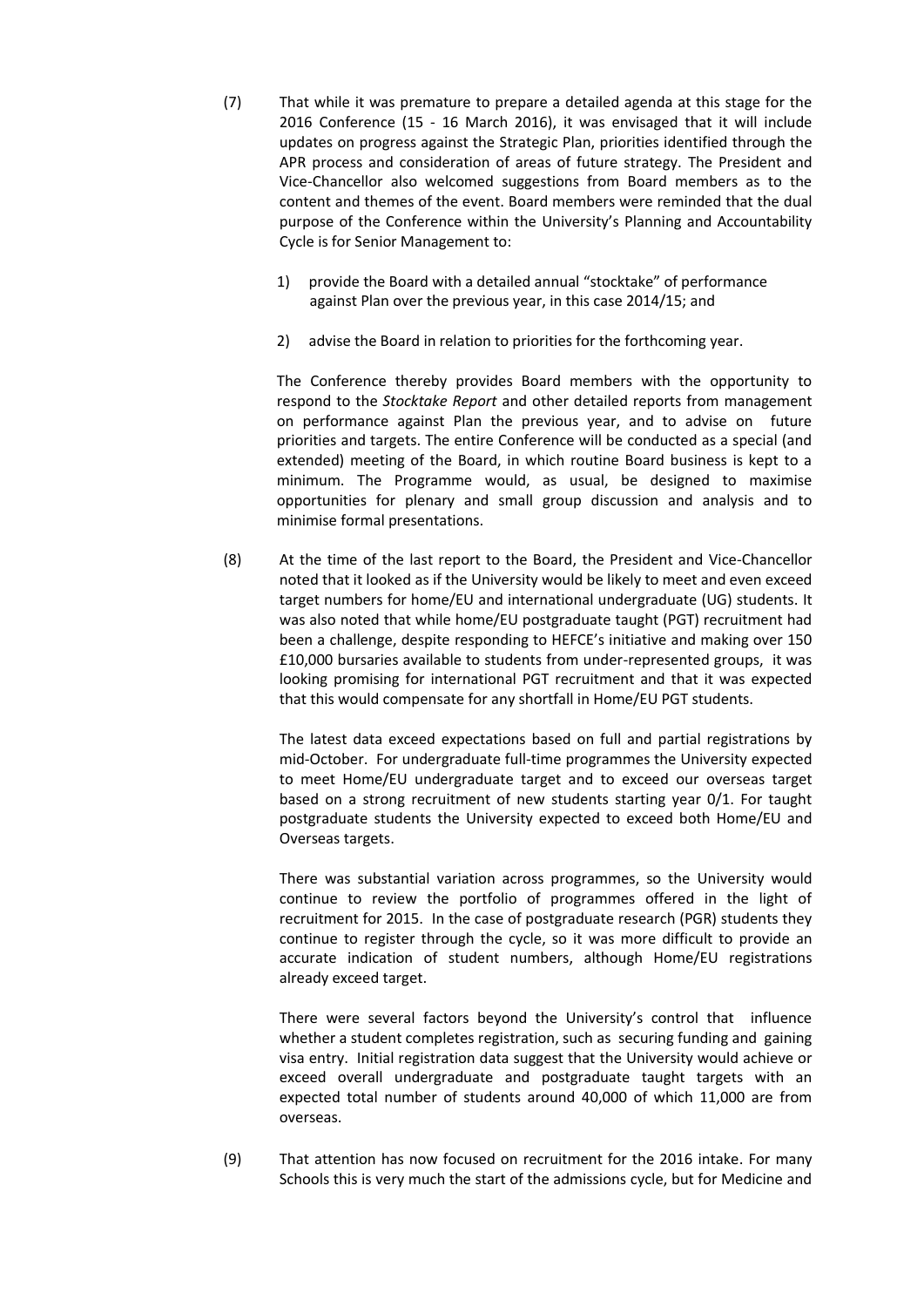Dentistry the application cycle is now closed. It is also an important set of data because the Oxbridge application cycle has now also closed.

While the figures are currently quite volatile, they are slightly down on last year, albeit within the University's comparator group and the sector applications are down significantly more. The fact that these applicants include those to Oxbridge is a potential concern as it might imply a reduction in the quantity of highly qualified applicants. However, the University would not have a full understanding of its own and the national picture until early January when the UCAS deadline for home/EU applications has passed.

At this early stage in the admissions cycle it was risky to draw too many conclusions especially as the situation is highly fluid. Senior colleagues across the University will be monitoring applications closely throughout the cycle and the IMG will be meeting regularly to ensure the University hits its UG home recruitment targets.

- (10) That the recruitment process was underway to appoint the next Director of Finance, following the announcement that the current Director, Steve Mole, would be taking retirement in March of 2016. The shortlisting process had been completed, and interviews for the role would be held early in the new year.
- (11) That the President and Vice-Chancellor provided an update on the Project Falcon, the project to redevelop the Fallowfield Residences in partnership with an Overseas Sovereign Investor (OSI). Due to the changed circumstances, the delegated authority previously given by the Board of Governors (27 November 2013) concerning the Fallowfield Residences was no longer applicable. Regrettably, it was now unlikely that the deal with the OSI would be satisfactorily concluded, although relations between both parties remained good and the development of the Graphene Engineering Innovation Centre (GEIC), with funding provided by the UK Research Partnership Investment Fund, the Technology Strategy Board and Masdar, an Abu Dhabi-based clean technology and renewable energy company, would continue. In respect of the Residences, the University had a number of alternative options, including the appointment of another funder and/or the option to initiate the build and sell at a later stage. Any option selected would only continue in line with the previous commitments, namely, that it would remain off balance sheet and be developed at zero cost to the University. Therefore, in order to ensure continued progress with the development project, the Board would be asked to provide a delegated authority to senior officers to ensure that action could be taken, as necessary, between meetings.

**Resolved:** To authorise the University to make such progress as is necessary in respect of the development of the Fallowfield Residences through the delegated authority of the Chair of the Board of Governors and the Chair of the Finance Committee, This authority was subject to the proviso that proper due diligence is completed to the satisfaction of the Chair of the Board of Governors and the Chair of the Finance Committee, as part of the assessment and evaluation of any new partner.

#### **(b) Report from the Director of Compliance and Risk**

**Received:** That the Director of Compliance and Risk provided an update on the risk management framework of the University with reference to the business undertaken at the meeting of the Safety, Health and Environment Committee held on 12 October 2015.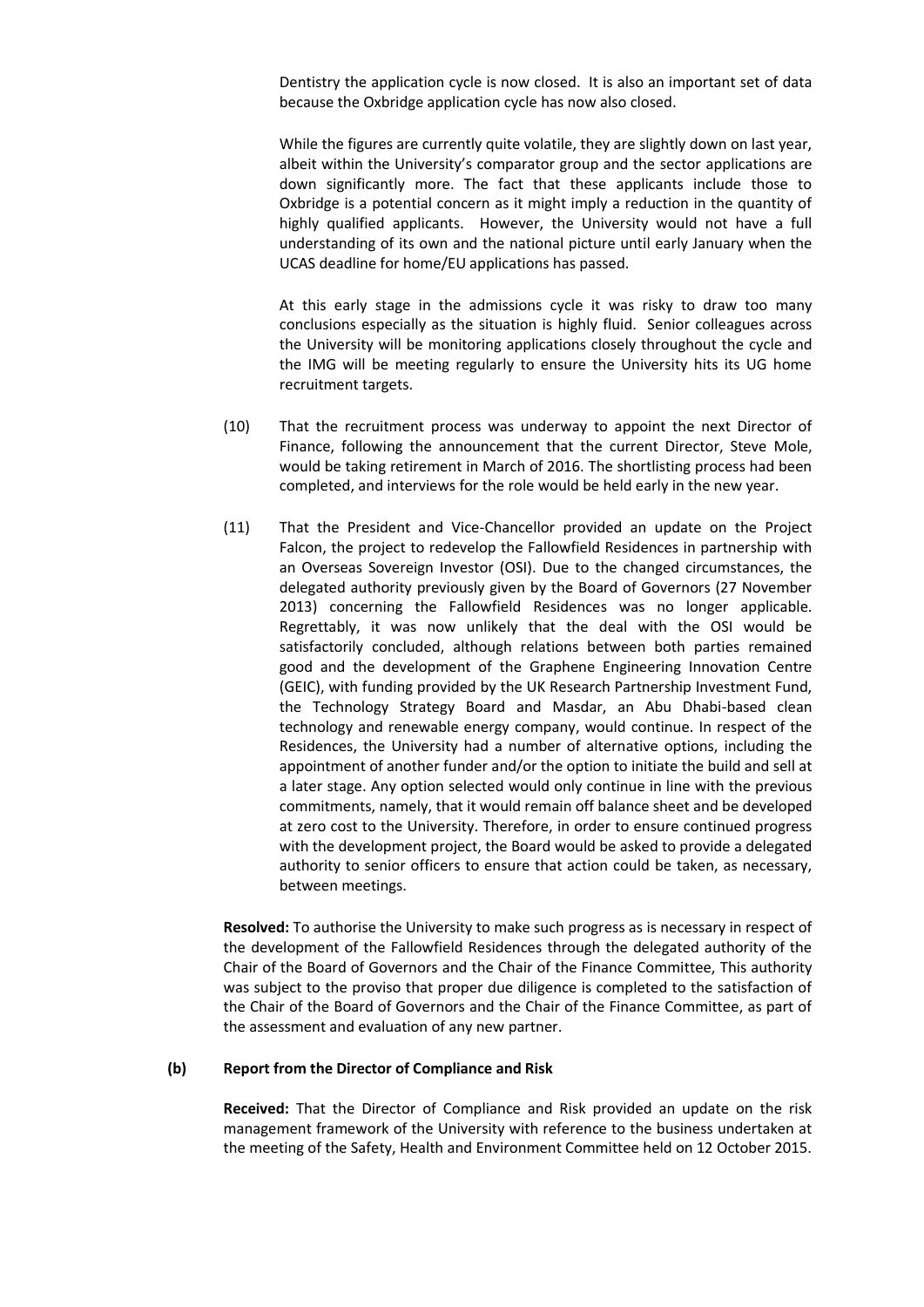# **(c) Exercise of Delegations**

## **Reported:**

- (1) That acting under delegation, with the express authority of the President and Vice Chancellor, the Chair of the Board of Governors and the Chair of Finance Committee, the University was granted permission to dispose of the MuTech site to the City Council, for the sum of £4.4m (subject to ground investigations), with effect from 9 October 2015.
- (2) That, acting on behalf of the Board of Governors, and on the recommendation of the Vice-President and Dean of the Faculty of Humanities, the President and Vice-Chancellor approved the appointment of Professor Alessandro Schiesaro as Head of Arts, Languages and Cultures for the period 1 July 2016 to 30 June 2021.
- (3) That pursuant to General Regulation VII.4, the Common Seal of the University has been affixed to instruments recorded in entries 1612 to 1621:

| <b>Seal Orders</b>                                                                                  |
|-----------------------------------------------------------------------------------------------------|
| 1612. Annual painting programme, Intermediate Building Contract between the University of           |
| Manchester and City Build Manchester Limited (2 copies)                                             |
| 1613. North West Construction Hub Contract for Engineering and Professional Consultancy Services    |
| between the University of Manchester and E C Harris LLP (2 copies)                                  |
| 1614. Assignment of intellectual property - grading ring device between the University of           |
| Manchester and Arago Technology Limited (1 copy)                                                    |
| 1615. Investment Agreement between Manchester Imaging Limited, the Founders (shareholders of        |
| the company), the Manager - Anthony Geoffrey Travers, the University of Manchester, the Other       |
| Shareholders and the Investors (1 copy)                                                             |
| 1616. Deed of Termination between the Shareholders, the University of Manchester and                |
| Manchester Imaging Limited (1 copy)                                                                 |
| 1617. Sub-contractors collateral warranty document between the University of Manchester, MPM        |
| North West Limited and Artez Limited for the surface replacement of the Lovell telescope at Jodrell |
| Bank Observatory (2 copies)                                                                         |
| 1618. Agreement between the University of Manchester and Network Rail (Manchester Piccadilly)       |
| regarding the potential effects of the proposed Northern Hub scheme on the University's North       |
| Campus (2 copies)                                                                                   |
| 1619. Intermediate Building Contract relating to DDA Stopford Building ramp works between the       |
| University of Manchester and MBC Building Contractor (NW) Limited (2 copies)                        |
| 1620. Clinical Proteomics Centre City Labs contract for Project 6344 between the University of      |
| Manchester and Appleyard & Trew LLP (2 copies)                                                      |
| 1621. Debt for Equity Swap Agreement between the University of Manchester and BGT Materials         |
| Limited (2 copies)                                                                                  |

# **10. Safety, Health and Environment Committee**

**Received:** The minutes of the meeting of the Safety, Health and Environment Committee held on 12 October 2015.

**Noted:** That radiation protection measures would be designed in and embedded within the Manchester Engineering Campus Development (MECD) project underway in the Faculty of Engineering and Physical Sciences.

### **11. Board committee reports**

### **(a) Finance Committee, 9 November 2015**

**Received:** The minutes and summary report of the meeting held on 9 November 2015, including the Annual Accountability Return and presentation of the September Management Accounts.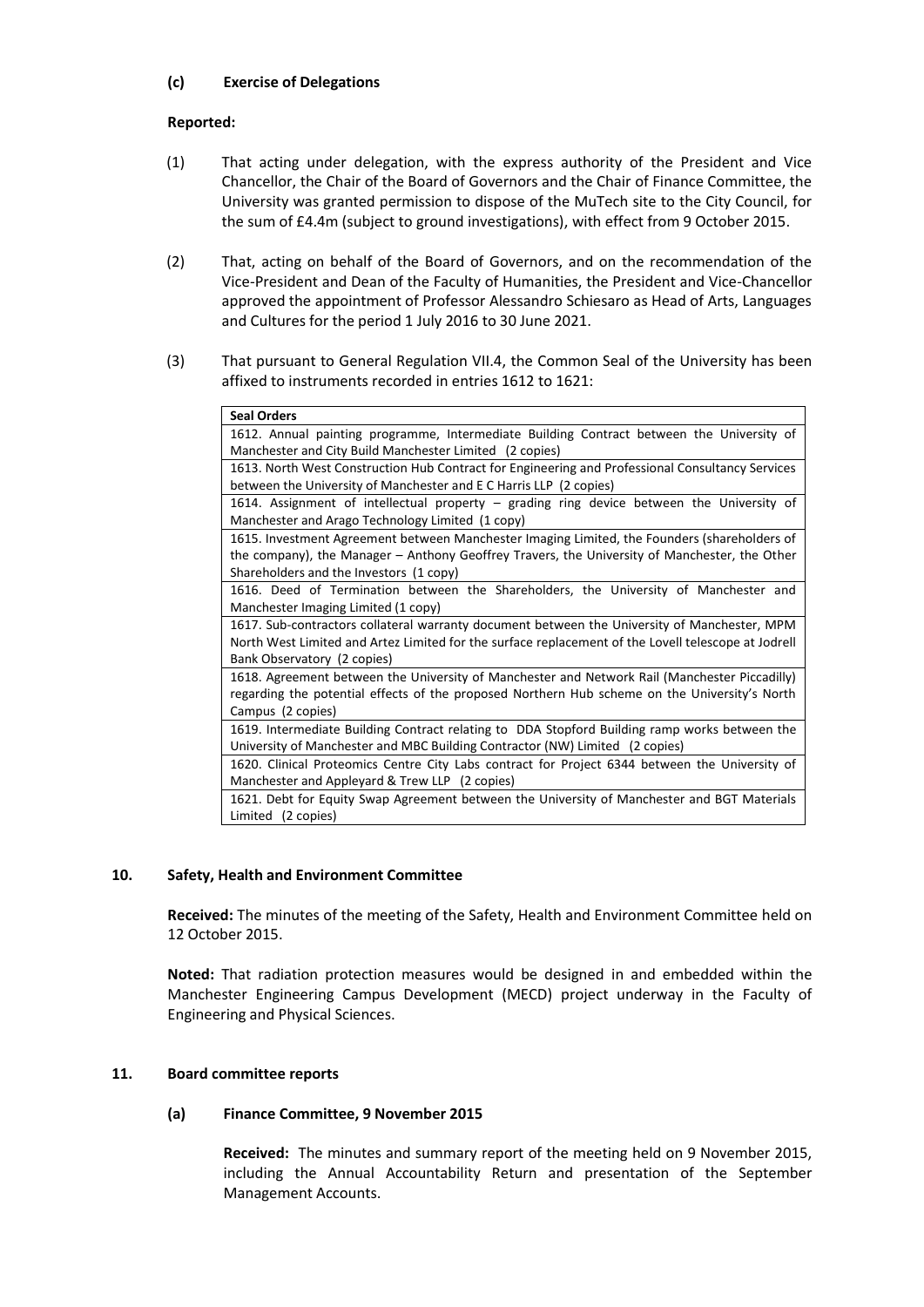## **Reported:**

- (1) That Finance Committee received an update on the capital programme and noted the progress that had been made. No projects had been completed since the last meeting. On the Whitworth Art Gallery project, the mediation with the contractor is scheduled for 8 December. The main Library refurbishment/extension project has serious pressures on the budget due to the requirement of keeping the Library open during the project. Currently, work is ongoing with the sponsors to mitigate the estimated potential £3m overspend.
- (2) That Finance Committee approved the financial commitment of £19.2m requested for pre-construction design fees and services for the MECD project.
- (3) That Finance Committee noted updates on the new Statement of Recommended Practice (SORP) implementation, monthly financial reporting project, impact of the new SORP on HEFCE QR income and Finance intranet and helpdesk.
- (4) That Finance Committee approved the Annual Accountability Return to HEFCE and formally recommended the return to be approved by the Board for submission to HEFCE.
- (5) That Finance Committee noted the management accounts for September 2015:
	- The underlying surplus as at the end of September was £3.0m, £7.0m favourable to budget. Key factors were: £4.9m favourable core depreciation; £3.9m favourable core other operating expenses; both due to timing; £2.1m favourable core staff costs due to recruitment delays offset by £1.2m lower research overhead recovery due to lower than budgeted activity;
	- When the impact of the new SORP is factored in, the surplus as at the end of September is £16.3m, £8.5m favourable to budget. The SORP related variances are capital grant income which is £6.0m favourable to budget and loss on investments which is £4.4m adverse to budget.
	- Cumulative income was £169.8m, £0.1m adverse to budget and £20.3m (13.6%) higher than prior year;
	- Research income was £43.1m, £5.3m adverse to budget and £7.1m (19.7%) higher than prior year;
	- Pay costs were £84.1m, £4.7m favourable to budget and £3.7m higher (4.6%) than prior year;
	- Non-pay costs were £53.9m, £7.0m favourable to budget and £3.4m (6.7%) higher than prior year;
	- Cash balances stood at £490.5m which represents an increase of £1.3m on the prior year. This comprises free funds of £412.6m (£25.0m higher than prior year) and earmarked funds of £77.5m (£23.7m lower than prior year).
- (6) That an update to the Committee was provided by the Chair on the meeting of the Subsidiary Undertakings Sub Committee which had taken place on 12 October 2015 to review the annual financial statements and audit reports of the University's subsidiary companies.
- (7) That Finance Committee approved the 2014/15 Financial Statements and formally recommended them to be approved by the Board.

**Resolved:** That the Board of Governors approved the Annual Accountability Return to HEFCE and formally recommended it for submission.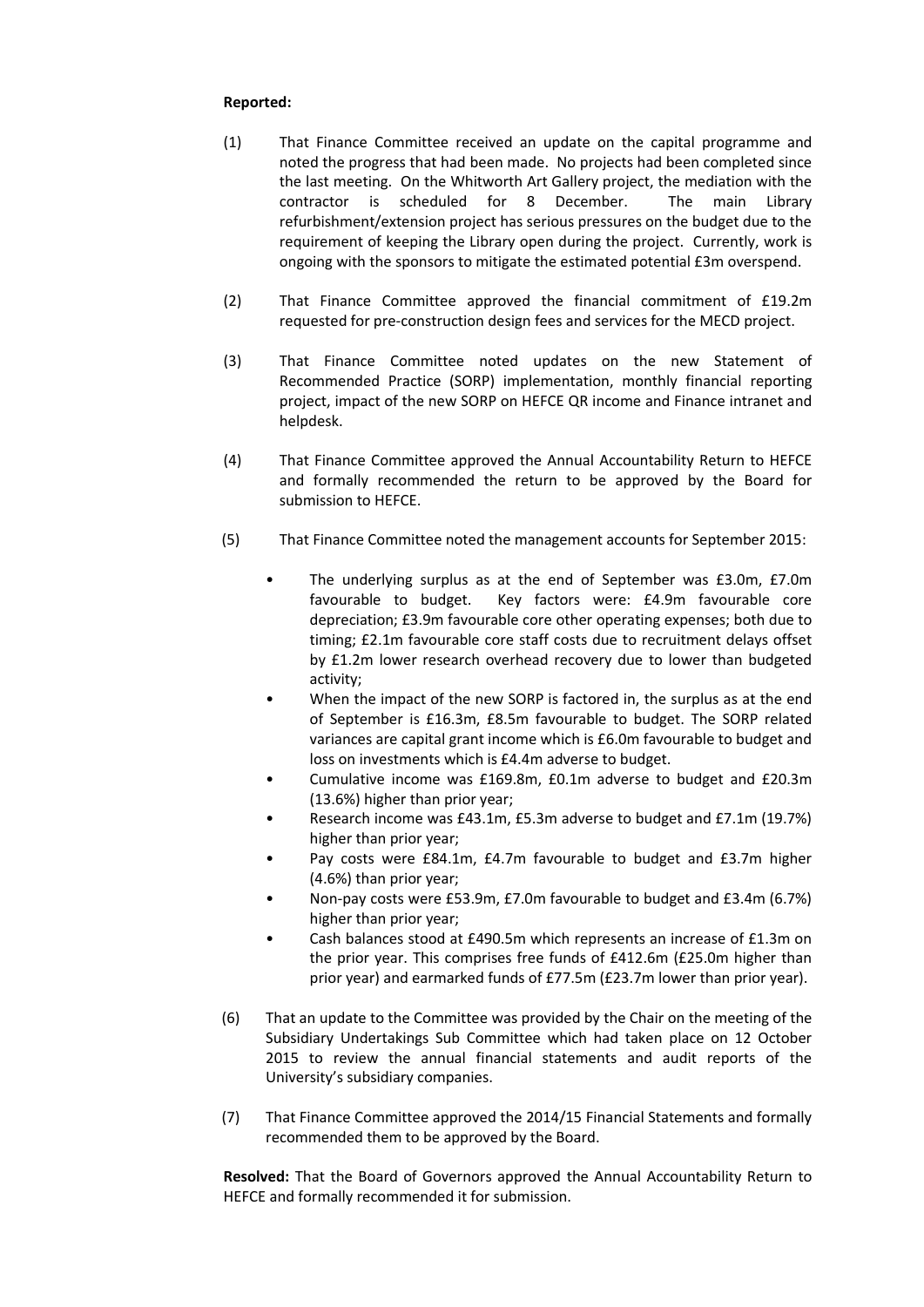## **(b) Audit Committee, 9 November 2015,**

**Received:** The minutes and summary report of the meeting held on 9 November 2015, including approval of the Annual Report of the Audit Committee (and Internal Audit Annual Opinion) for onward transmission to HEFCE.

- (1) That the Registrar, Secretary and Chief Operating Officer and the Deputy Secretary provided an update to the Committee on the cases being handled under the University's Public Interest Disclosure Procedure. Also provided was a report on Data Protection and an update on the project to introduce online registers of interest.
- (2) That the Committee received a report from the Director of Compliance and Risk, including presentation of the most recent Risk Register and Risk Maps. The Committee sought to identify the areas of risk that should be further analysed in the year. This would include the risk owner attending the Committee to provide an update on the management of the risk and the ways in which management had sought to control and mitigate it. That in terms of the University level risks, the Estates Masterplan should be a continuing area of focus, the recruitment of international students was another area of risk, especially in respect of structural or demographic changes in certain markets such as China and in respect of greater controls on immigration and visa constraints, and the Change Programme in IT should be another area of focus, following on from the Committee's examination of Cyber Security that took place in the previous year.
- (3) That the Committee considered the Management Report and Accompanying Management Letter from the External Auditors (E&Y LLP) on the Financial Statements for the year ended 31 July 2015, which recorded the key features of the audit to date, and contained details of specific observations arising, the way they had been treated in the Accounts, and the management responses. The Committee also considered the Letter of Representation in relation to the 2014/15 external audit. Also presented, and considered jointly with the Finance Committee, were the Financial Statements for the year ended 2014/15.
- (4) That the external auditors, on satisfactory completion of a small number of outstanding matters, anticipated issuing an unmodified audit opinion as to the truth and fairness of the financial statements.
- (5) That the Committee resolved that the completed Report to the Audit Committee be accepted for onward transmission to the HEFCE Assurance Service, as required by the HEFCE Code of Practice on Audit and Accountability, and that both documents be commended to the Board of Governors along with the Letter of Representation.
- (6) That the external auditors and management had discussed the accounting treatment of Research & Development Expenditure Credit ("RDEC"), an HMRC scheme intended to provide tax incentives for research and development. The University was eligible to submit claims for the four months to 31 July 2013 and the financial years 2013/14 and 2014/15. The ability of universities to benefit from this scheme from 1 August 2015 was terminated by a UK budget announcement in July 2015. The claims for the periods to 31 July 2014 were submitted in 2015 and accrued in the balance sheet at 31 July 2015. Payment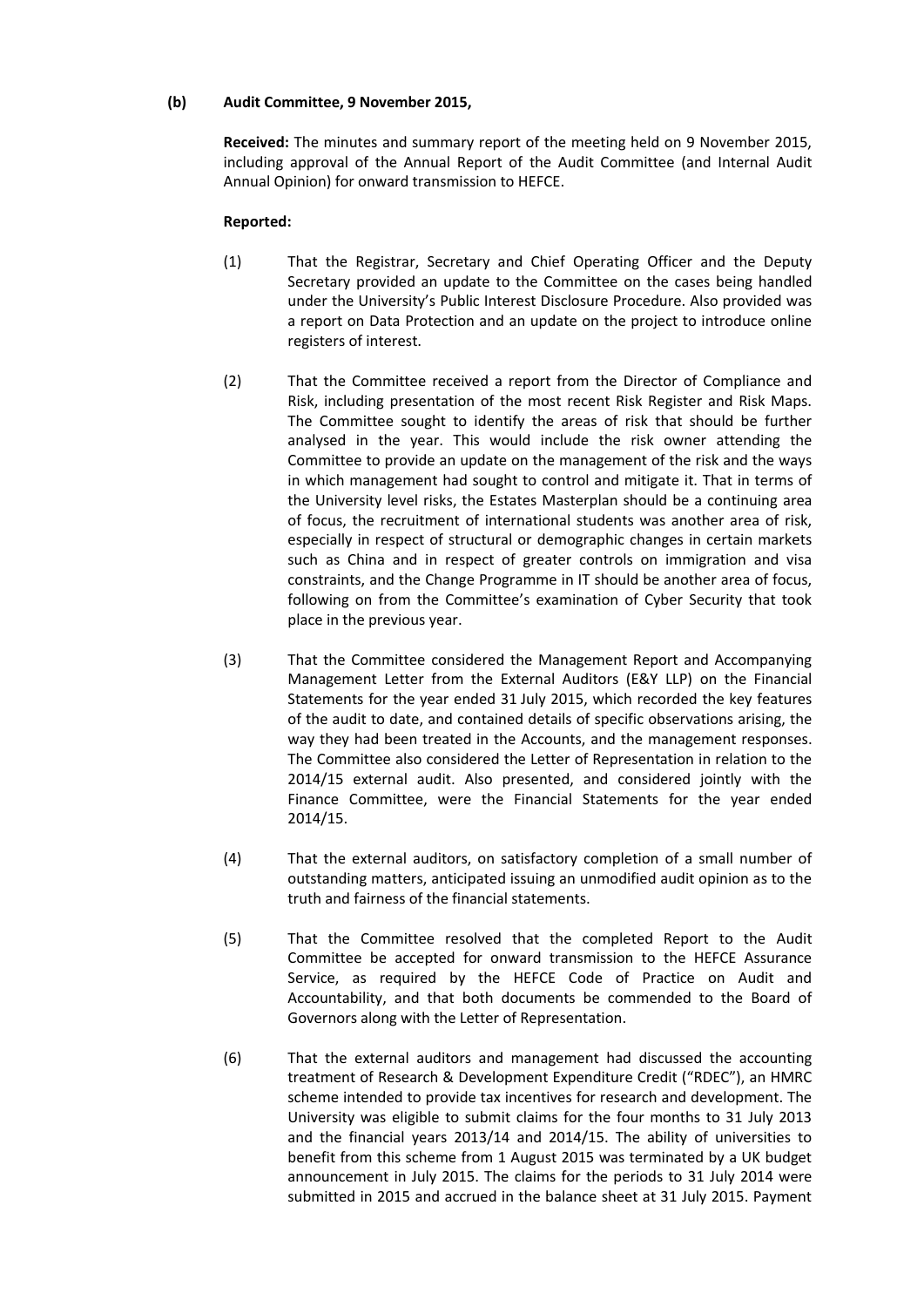was received from HMRC in August 2015, although the claims still remain subject to scrutiny by HMRC. E&Y concurred with management's accounting treatment to recognise this income. Following discussions, management agreed to include an estimate of the 2014/15 claim within accrued income, but argued this could only be in respect of direct costs, as the TRAC process, which would inform the indirect element, would not be completed until January. Overall, E&Y consider that RDEC income is understated. However, the University does not consider such the understatement to be material, and, with the agreement of the Audit Committee, and taking account of the level of materiality reported, E&Y subsequently declared they were satisfied with the treatment of the claim in the accounts.

- (7) That two internal audit reports had been completed within the period, on IT Projects Methodology and the Review of Research Income Coding.
- (8) That Uniac commended the Annual Opinion of the Internal Auditors to the Board of Governors, and thereafter, for onward transmission to HEFCE as part of the Audit Committee's Annual Report.
- (9) That at the September 2015 meeting of the Audit Committee, Uniac were asked to provide some additional context concerning their annual internal audit programme. Uniac reported the context for this to the Committee. The annual programme for the University of Manchester internal audit programme is 450 days and has remained at this total for the last five to six years. The main trend shows an increase in the proportion of our time spent on strategic reviews and a decrease on core systems / compliance / cyclical (although this category still remains the largest area).
- (10) That the Committee considered the Annual Report of the Audit Committee and agreed that, as provided at Appendix 1 to the minutes, subject to any amendments required to reflect the discussions, the Report should be commended to the Board of Governors.
- (11) That the Committee received the annual report from Mr Kevin Casey, Head of Procurement, on the University's Procurement activity and value for money work.
- (12) That a private session had been held with the University's auditors. They reported that they were satisfied with the audit process and there were no matters which required the Board's attention.

**Noted:** That the Board identified that there might be additional opportunities to evolve reporting arrangements in the area of Procurement.

**Resolved:** The approval of the Annual Report of the Audit Committee (and Internal Audit Annual Opinion) for onward transmission to HEFCE.

### **(c) Staffing Committee, 9 November 2015.**

**Received:** The minutes and summary report of the meeting held on 9November 2015.

**Reported:** That, having given full and proper consideration to the Report of the President and Vice-Chancellor, the Committee resolved:

(1) To recommend to the Board of Governors, that the University proceeds with the process outlined in the agreed Contracts Policy and Procedure to deal with those staff considered to be at risk on open ended contracts linked to finite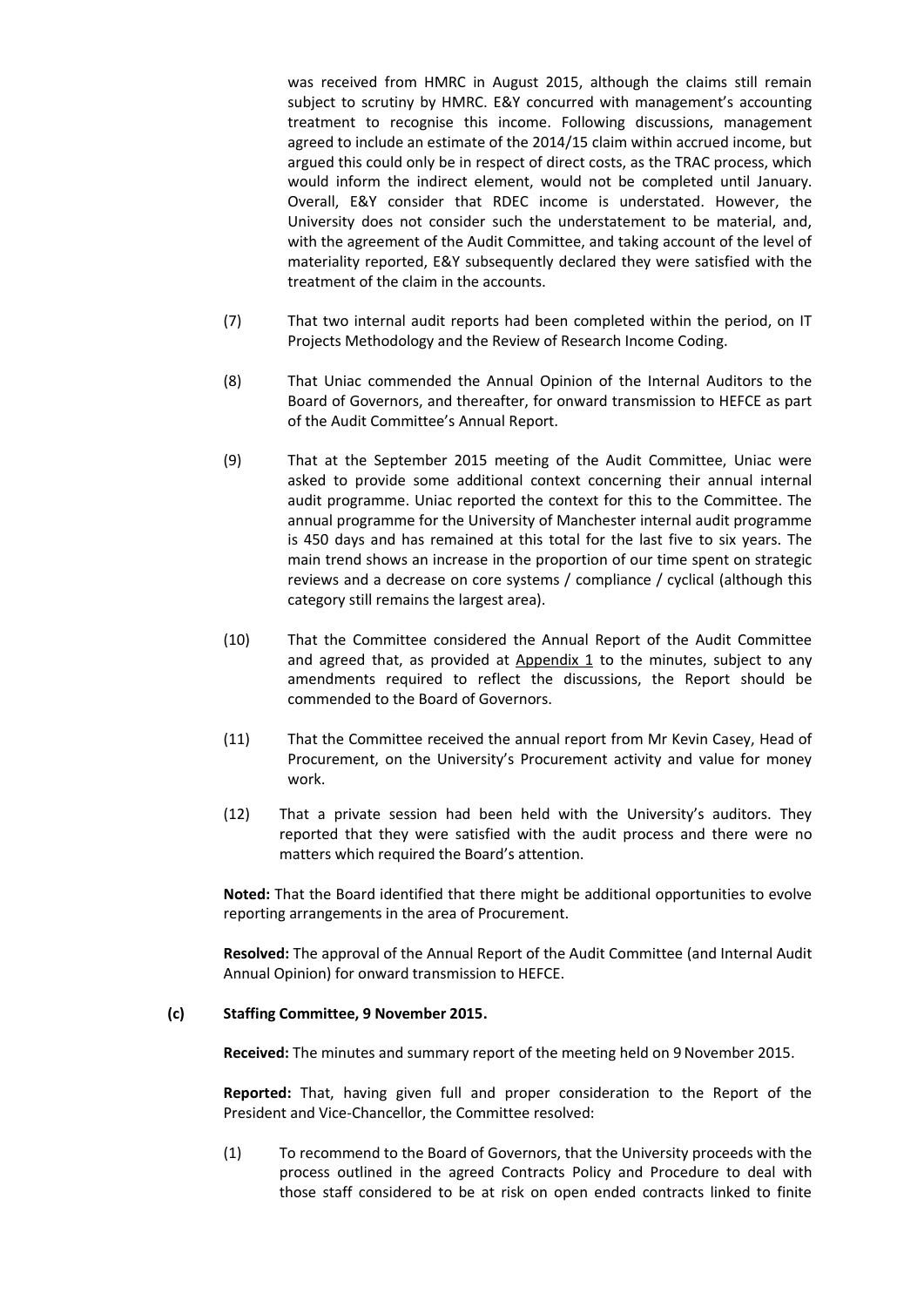external funding or special projects for the period from 1st July 2016 to 31st December 2016; and

(2) To recommend to the Board of Governors that the University continues to ensure that all suitable and appropriate alternative strategies for resolution, including redeployment and restructuring, have been properly considered.

The Committee also received a Progress Report from the President and Vice-Chancellor on changes to the Redeployment Register and transformational changes to IT Services and noted that, further to the applications made under the voluntary severance schemes, it was anticipated that compulsory redundancies would be avoided. The Committee also:

- considered the position of the Unions in respect of these decisions and noted the recent decision of UCU to ballot for industrial action, which was due to close on 20<sup>th</sup> November 2015.
- sought assurances regarding any potential negative effects on morale and service levels within IT as the Transformation Programme was being progressed.
- expressed its continued support for the process and approach adopted by the University in dealing with these sensitive issues.

# **Resolved:**

- (1) That the University proceeds with the process outlined in the agreed Contracts Policy and Procedure to deal with those staff considered to be at risk on open ended contracts linked to finite external funding or special projects for the period from 1st July 2016 to 31st December 2016; and
- (2) That the University continues to ensure that all suitable and appropriate alternative strategies for resolution, including redeployment and restructuring, have been properly considered.

# **12. Report from the Senate**

**Received:** A report on the business initiated at the meeting of Senate held on 4 November 2015.

- (1) That the President and Vice-Chancellor presented a summary of matters arising from the Chancellor of the Exchequer's Summer Budget Statement and potential challenges for the higher education sector which may arise from the Comprehensive Spending Review. The report also included an update on student numbers in the September 2015 intake, a summary of recent national student satisfaction surveys (NSS and PTES), and the University's position in the 2015 Shanghai Jiao Tong Academic Ranking of World Universities. Following questions from members, Senate also discussed issues related to the changes to the Redeployment Register, transformational change in IT Services, and consultations with the campus trades unions.
- (2) That Senate approved amendments to the following policies relating to undergraduate and postgraduate teaching and learning:
	- Policy on Marking
	- Policy on Examinations
	- Policy on Interruptions to Undergraduate and Postgraduate Taught Programmes of Study.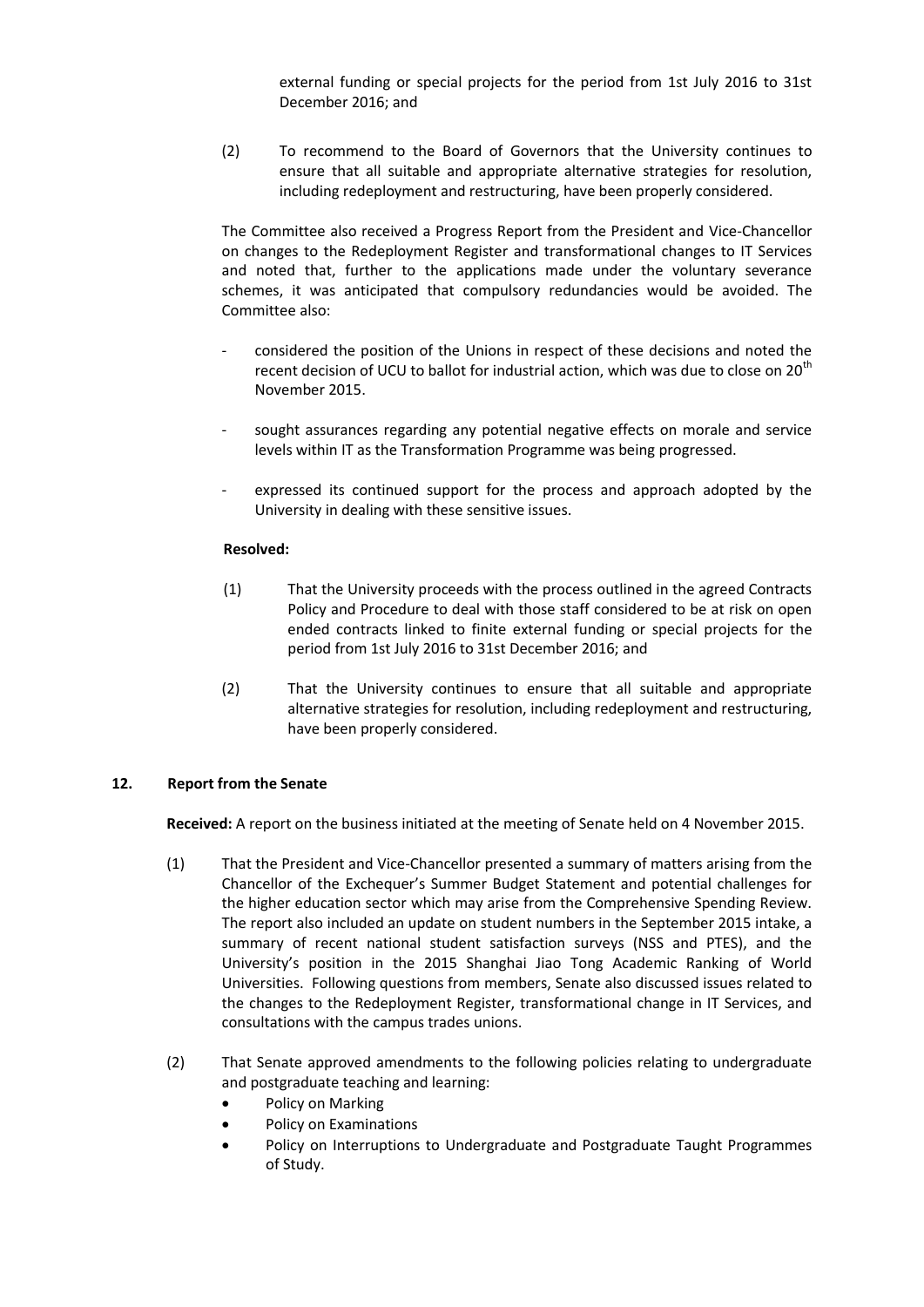- (3) That the Vice-President (Teaching, Learning and Students) presented detailed reports on the University's results in this year's National Student Survey (NSS) and Postgraduate Taught Students Survey (PTES), an oral report on forthcoming national consultation regarding the development of a Teaching Excellence Framework (TEF), and an update, for information, on the implementation of the review of pastoral care in halls of residence.
- (4) That following a report by the Vice-President (Research and Innovation), Senate approved:
	- Revised University Research Strategy and a new Statement of Research Expectations
	- Publications Policy
	- Amendments to the Regulations for Professional, Engineering and Enterprise Doctorate Degrees
	- Amendments to the Policy on the Progress and Review of Postgraduate Research Students.
- (5) That Senate also received a report on major research achievements and noted that *The Academia Europaea* (The Academy of Europe) has recently announced the results of elections to its membership for 2015 and eleven colleagues from Manchester have been elected this year. This was the highest total for any single institution across Europe. The Academy is a prestigious association of scientists and scholars who collectively aim to promote learning, education and research. Membership is a major mark of esteem for academic achievement.
- (6) That a report was received which recommended the proposed changes to the School structures and the naming of Faculties and Schools. These changes were endorsed for recommendation to the Board of Governors.
- (7) That Senate approved a list of academic members of staff who might be called to serve on disciplinary or appeal panels relating to academic members of staff in accordance with Statute XIII and Ordinance XXVII.

**Resolved:** That the Board formally endorsed the following policies and regulations reviewed and approved by Senate:

- Policy on Marking
- Policy on Examinations
- Policy on Interruptions to Undergraduate and Postgraduate Taught Programmes of Study.
- Publications Policy
- Amendments to the Regulations for Professional, Engineering and Enterprise Doctorate Degrees
- Amendments to the Policy on the Progress and Review of Postgraduate Research Students.

# **13. Report from the Planning and Resources Committee**

**Received:** The Planning and Resources Committee met on 6 October and 3 November 2015. The following matters, on reference from PRC and not covered elsewhere on the agenda, were reported for the Board's consideration or information:

(1) That at its meeting on 6 October 2015, the Committee approved the membership for 2015/16. This included that Gerry Pennell, Director of IT, should be invited to join PRC for a period of three years from October 2015, and that Professor James Thompson, Professor of Applied and Social Theatre and Associate Vice-President for Social Responsibility had been nominated by the Senate to serve as a member of the Planning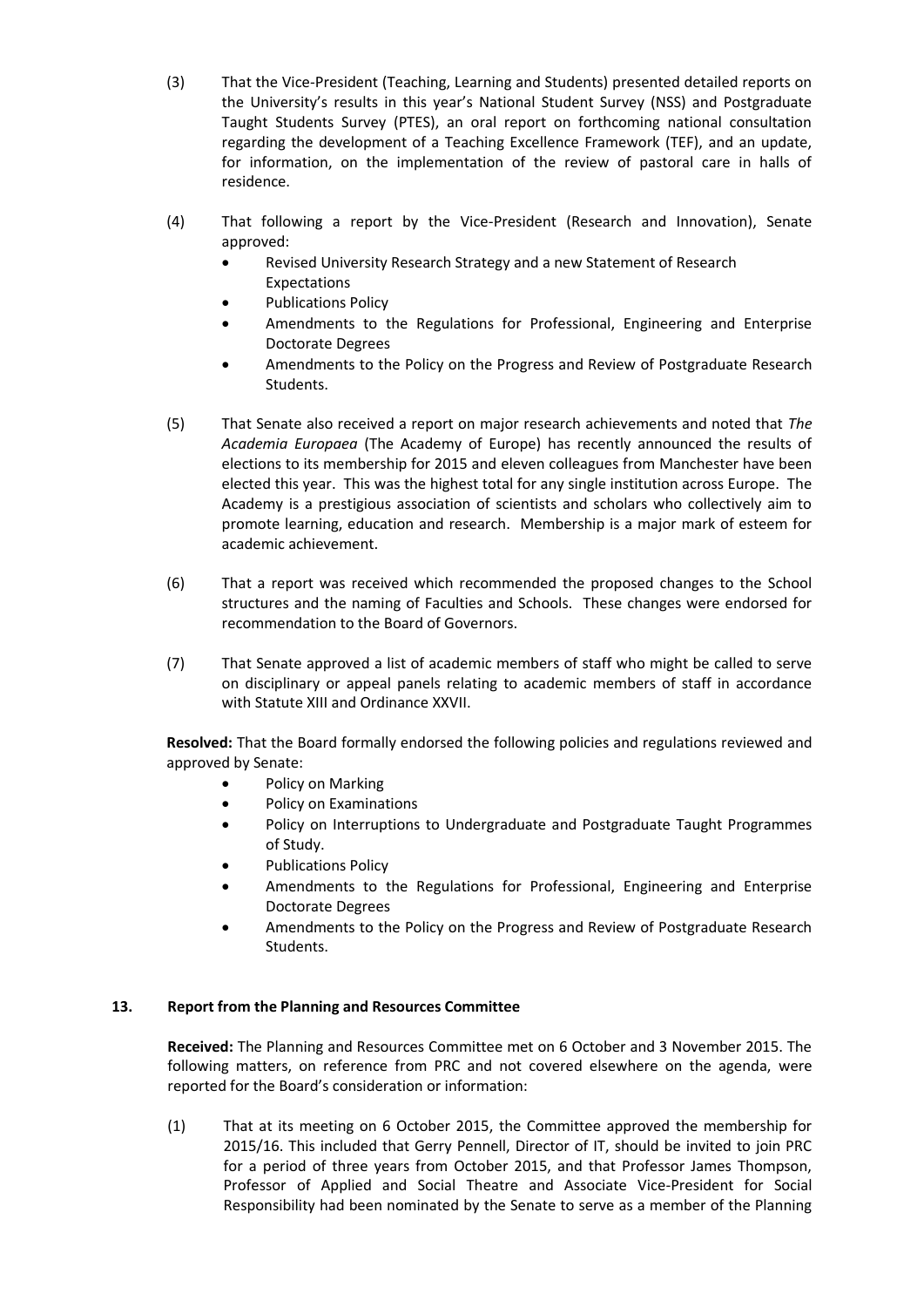and Resources Committee. Professor Thompson's appointment would run from 1 September 2015 until 31 August 2018, or for so long as he continued to be a member of Senate, whichever was the shorter period.

(2) That Richard Young, UNIAC Director, attended the meeting of PRC on 6 October 2015, to provide an overview of the draft 2014/15 Internal Audit Opinion and Report to the Board of Governors and the President and Vice-Chancellor regarding the UNIAC annual opinion for the year ended 31 July 2015. The Committee noted that it was UNIAC's opinion that internal controls are effective overall. The University continued to optimise the internal audit resource and, as part of that, requested reviews in areas of known concern. Recognising the different drivers for reviews, the programme for the year had had an appropriate mix of strategic, operational, IT and data audits. UNIAC had issued a number of reports with its most favourable two gradings (reasonable and substantial assurance). UNIAC had also reviewed the University's approach to the procurement of the Construction Partnering Framework, the first stage of the IT Transformation Programme, adherence with the Accommodation Code of Practice, and had continued with the rolling UKVI compliance assessments. The report confirmed that the management actions agreed in earlier reports had been fully implemented for the vast majority of areas and that where implementation had been partial, or delayed due to changes in circumstances, appropriate alternative plans for full implementation were in place.

The report noted that some audits had highlighted significant opportunities to improve the control environment. The majority of these originated from management requests and were very specific in nature rather than evidence of systematic issues. Management action plans had been agreed.

It was UNIAC's opinion that risk management arrangements were effective, that effective governance arrangements are in place and that arrangements for seeking value for money are effective. UNIAC also undertook an audit during the year, aimed at assisting the Audit Committee in providing an opinion on the University's VFM arrangements. UNIAC concluded that they could give positive assurance surrounding an embedded approach to VFM arrangements across Professional Support Services and Faculties. The report also identified areas where UNIAC identified significant opportunities to improve systems and processes, including student debt management, technical asset rationalisation and catering operations. It was UNIAC's opinion that arrangements for ensuring the accuracy of data returns are effective.

The draft report had been considered by Audit Committee and would be finalised in November. The Committee noted the positive use of the internal audit resource and the importance of Planning and Resources Committee members raising any areas where there were concerns and the importance of UNIAC raising with the senior team any issues they identified.

(3) That at its meeting on 6 October 2015, the Committee received the unconfirmed Minutes from the meeting of the Risk and Emergency Management Group held on 22 June 2015 and from the meeting of the Research Compliance Committee held on 7 July 2015. The Committee noted that the commencement of the Prevent duty for relevant Higher Education bodies came into effect from Friday 18 September 2015. No guidance had been issued to date as consultation was ongoing. The University was working on the risk assessment associated with Prevent and would have to provide additional material to HEFCE. The Committee was also informed that the new Modern Slavery Act 2015 came into force in July 2015 and that all commercial organisations that operate in the UK with an annual turnover of £36 million or more would be required to prepare an annual Slavery and Human Trafficking Statement.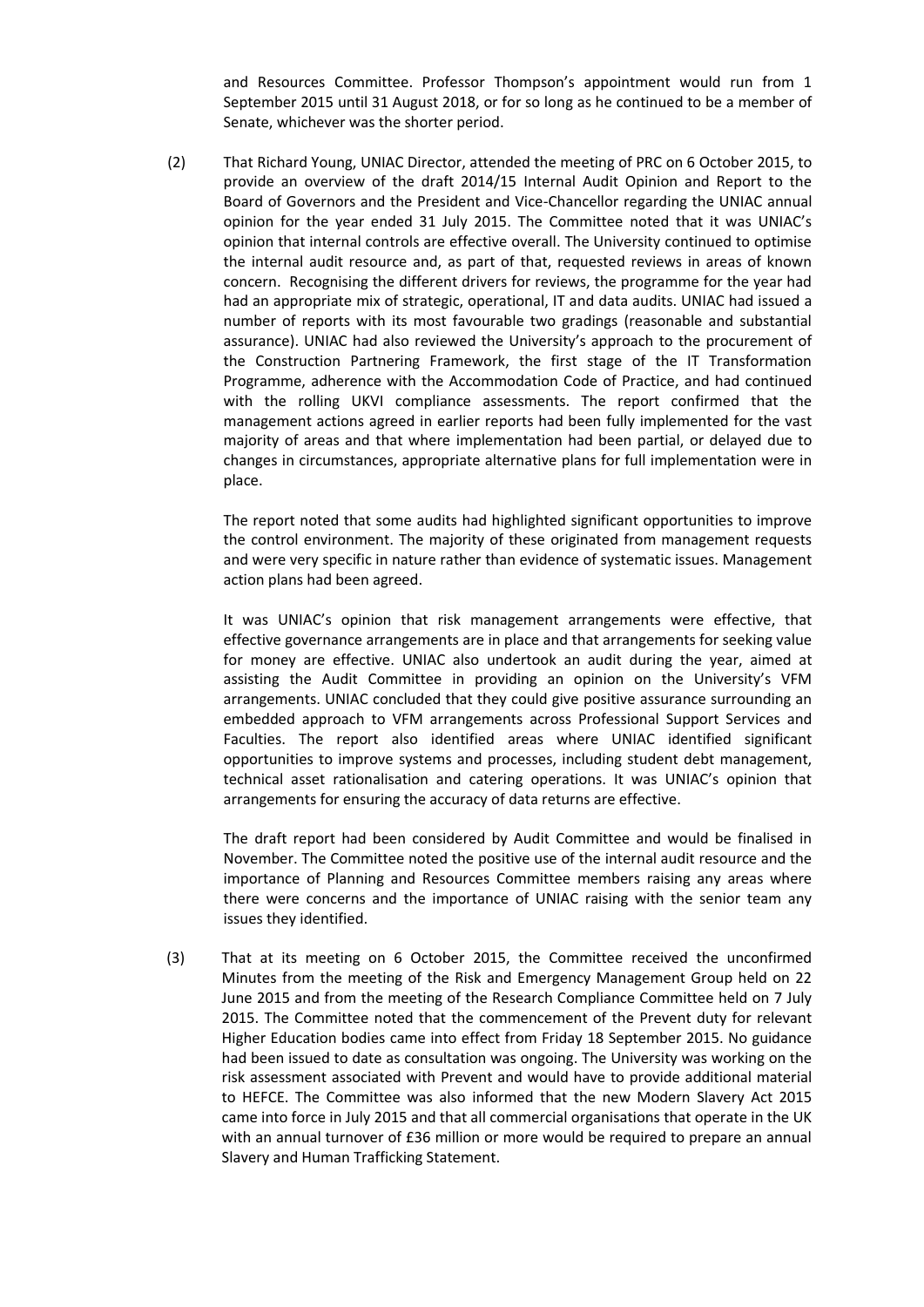- (4) That at its meeting on 6 October 2015, the Committee considered the draft management accounts for the year ended 31 July 2015. The Committee noted that one of the main factors in the surplus being £28.5m favourable to budget was the additional income across Shared Services, including unbudgeted income relating to the Research and Development Expenditure Credit (RDEC). The University had exceeded £1billion turnover for the first time and had also exceeded £250m in research income, meeting its 2015 target, although there was a need to consider capital and non-capital funding to look at the underlying trends. The Committee also noted that there were challenges ahead with the Comprehensive Spending Review. At the same meeting, the Committee considered a summary of the debt report as at July 2015 and noted that there were no major concerns regarding the debt position.
- (5) That at its meeting on 3 November 2015, the Committee considered the draft Financial Statements for the year ended 31 July 2015, and recommended them to Finance Committee and the Board of Governors for approval, subject to an adjustment required to reflect the Research and Development Expenditure Credit (RDEC) claim for 2014/15. The Committee noted that across the sector, different views had been taken about the inclusion of RDEC claims. This would mean that benchmarking 2014/15 data, especially that relating to research grant and contract income, would be particularly difficult. It was also noted that, given the introduction of FRS 102 and the new HE accounting SORP, there would be increasing volatility in both the Income and Expenditure account and EBITDA measures in future years. At the same meeting, the Committee considered the financial results and forecast tables from the HEFCE Annual Accountability Return 2015 showing the actual performance and position for 2013/14 and 2014/15, together with a short financial commentary, and recommended them to Finance and Audit Committees and the Board of Governors for approval, subject to the changes relating to the RDEC claim and an update to the commentary to reflect that key factors in the surplus were the RDEC claim and the year-end FRS 17 adjustment, offset by a number of provisions. Following approval by the Board of Governors, these would be submitted to HEFCE by 1 December 2015, together with the signed financial statements, as part of HEFCE's annual accountability process.
- (6) That at its meeting on 3 November 2015, the Committee considered the draft Management Accounts as at the period ended 30 September 2015. It was reported that the new SORP resulted in a more complex picture, as capital income was now recognised in full, whereas it would previously have been treated as a deferred capital grant and released in line with depreciation. Timing of this income was hard to predict and therefore resulted in volatile variances compared with the budget. Also under the new SORP, gains and losses on investments now flowed through the Income and Expenditure account.
- (7) That during the period of this report, the Committee received the Minutes of the Finance Sub-Committee meetings held on 21 July 2015 and 15 September 2015.
- (8) That at its meeting on 6 October 2015, the Committee considered the report Manchester University Press: Summary of Performance over the Past Year, prepared by Professor Alistair Ulph, Associate Vice-President, and Dr Frances Pinter, Chief Executive of Manchester University Press. The Committee noted that the Manchester University Press (MUP) was operating in a very challenging external environment. Business processes had been improved, the MUP Board had approved a new member, two of the three departments had been restructured and a full-time Head of Finance had been appointed. The strategy to dispose of subscription based journals had been largely completed and had generated income which would be used to fund other investments. A key rationale for disposing of conventional journals was to increase open access publishing. The change being put in place would allow MUP to address the issues it faced and to cope with the new external environment.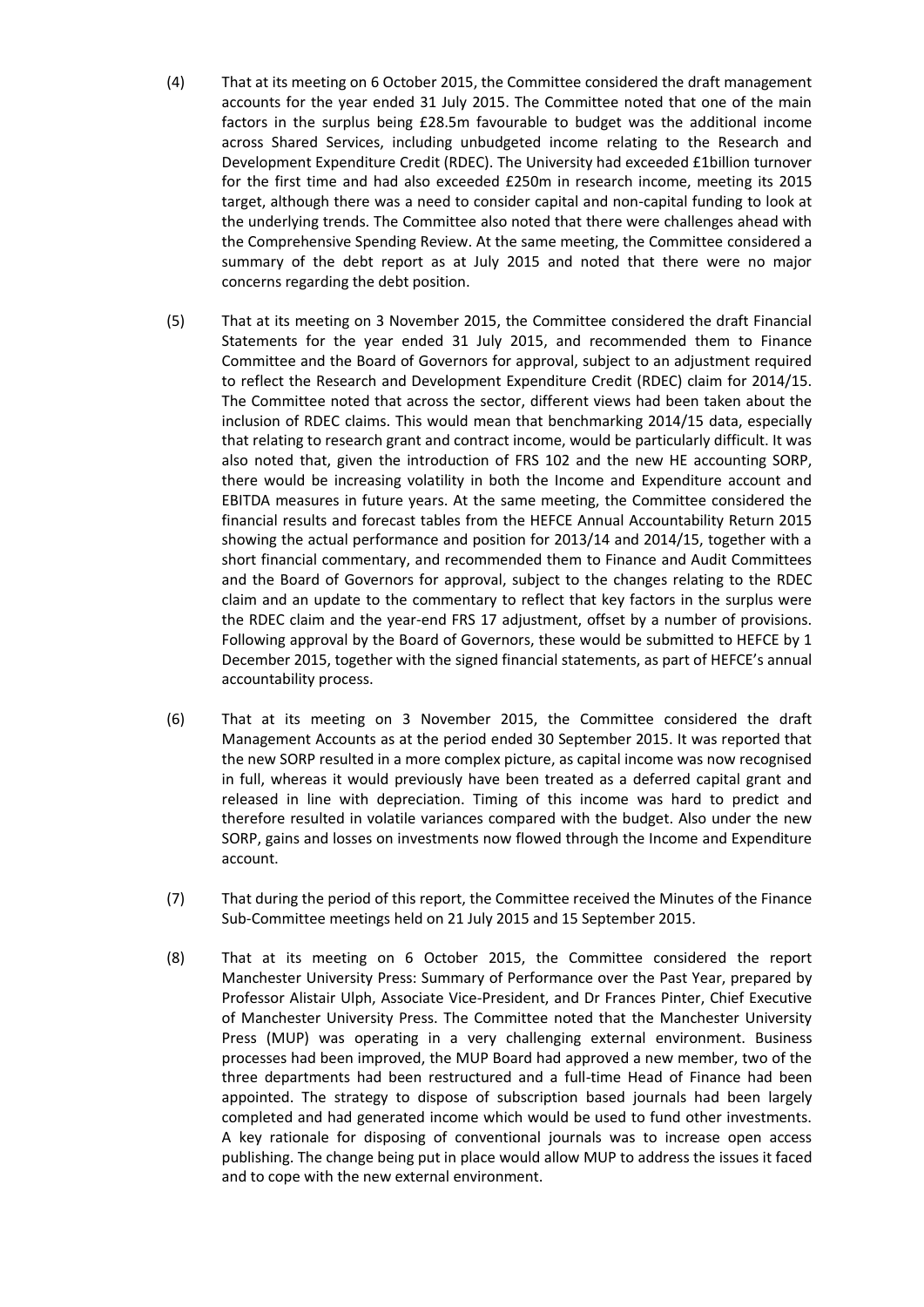- (9) That at its meeting on 6 October 2015, the Committee considered a paper proposing changes to the way donor funding for Manchester Access Programme (MAP) students was allocated and options to maximise the strategic use of this funding. Following consideration, the Committee approved the recommendations set out in the paper viz:
	- 1. MAP students from household incomes of less than £25,000 p.a. receive an annual award of £1,000.
	- 2. A one-off Welcome Award of £1,000 is given to MAP students from household incomes above £25,000 p.a.
	- 3. The eligibility criteria for care leaver students are revised and these criteria are proposed to PRC by the Widening Access Working Group when reviewing the University's 2017/18 Access Agreement.
	- 4. The remaining donor income is channelled into the Manchester Bursary.
- (10) That at its meeting on 6 October 2015, the Committee considered the Division of Development and Alumni Relations (DDAR) Annual Progress Review 2014/15 and the Gift Oversight Group Annual Report. The Committee noted, *inter alia*, that in relation to the DDAR Annual Progress Review, the significant leap taken in gift income in 2013/14 (a doubling of the previous record high of £9.6m to £19.5m) had led to a review and increase of future targets. The target of a 15% per annum increase remained, but from a revised 'base' goal for the 2014/15 year of £17.5m. The final confirmed total of £18.0m had surpassed the increased target by 3% (and the original target of £13.8m by 30%). There were also areas where progress needed to be accelerated. The Gift Oversight Group had considered 49 gift approaches of which 48 had been approved. Three issues were highlighted by the Chair of the Gift Oversight Group:
	- a streamlined process for repeat donations from individuals continued to be used
	- discussions on classification between a gift and a grant
	- **PEDRIM** processes and procedures for improving due diligence from gifts outside the UK.

The Committee congratulated the Division of Development and Alumni Relations on its performance and the Gift Oversight Group on its work, and recommended the DDAR Annual Progress Review 2014/15 and The Gift Oversight Group Annual Report to the Board of Governors for approval.

- (11) That at its meeting on 6 October 2015, the Committee considered a report evaluating the outcome of the National Student Survey 2015 for The University of Manchester. It noted that one of the University's high level key performance indicators was to achieve sector benchmark for Q22 in the NSS by 2015 and at least 90% student satisfaction by 2020, ensuring that the University is in the upper quartile of Russell Group institutions by then. The overall satisfaction figure for the University in 2015 had risen by 1% to 86%, whereas the Russell Group average had fallen by 1% to 87%. The University's relative position in the Russell Group had improved two places from  $19^{th}$  to  $17^{th}$ . At the same meeting, the Committee considered confidential reports evaluating the outcomes of the Postgraduate Taught Experience Survey 2015 and the Postgraduate Research Experience Survey 2015.
- (12) That at its meetings on 6 October and 3 November 2015, the Committee received updates on registration of students against target numbers, which showed that the University had met its undergraduate and postgraduate taught targets. At the meeting on 3 November 2015, the Committee received an update on student recruitment 2016. The data were very volatile at this early stage of the recruitment cycle but showed a 2.9% fall in total applications to Manchester in comparison to a sector-wide decrease of 3.1% and a fall in applications to the University's competitor group of 11.2%. It was pleasing to note that applications to the School of Medicine were up 26% on the same time last year.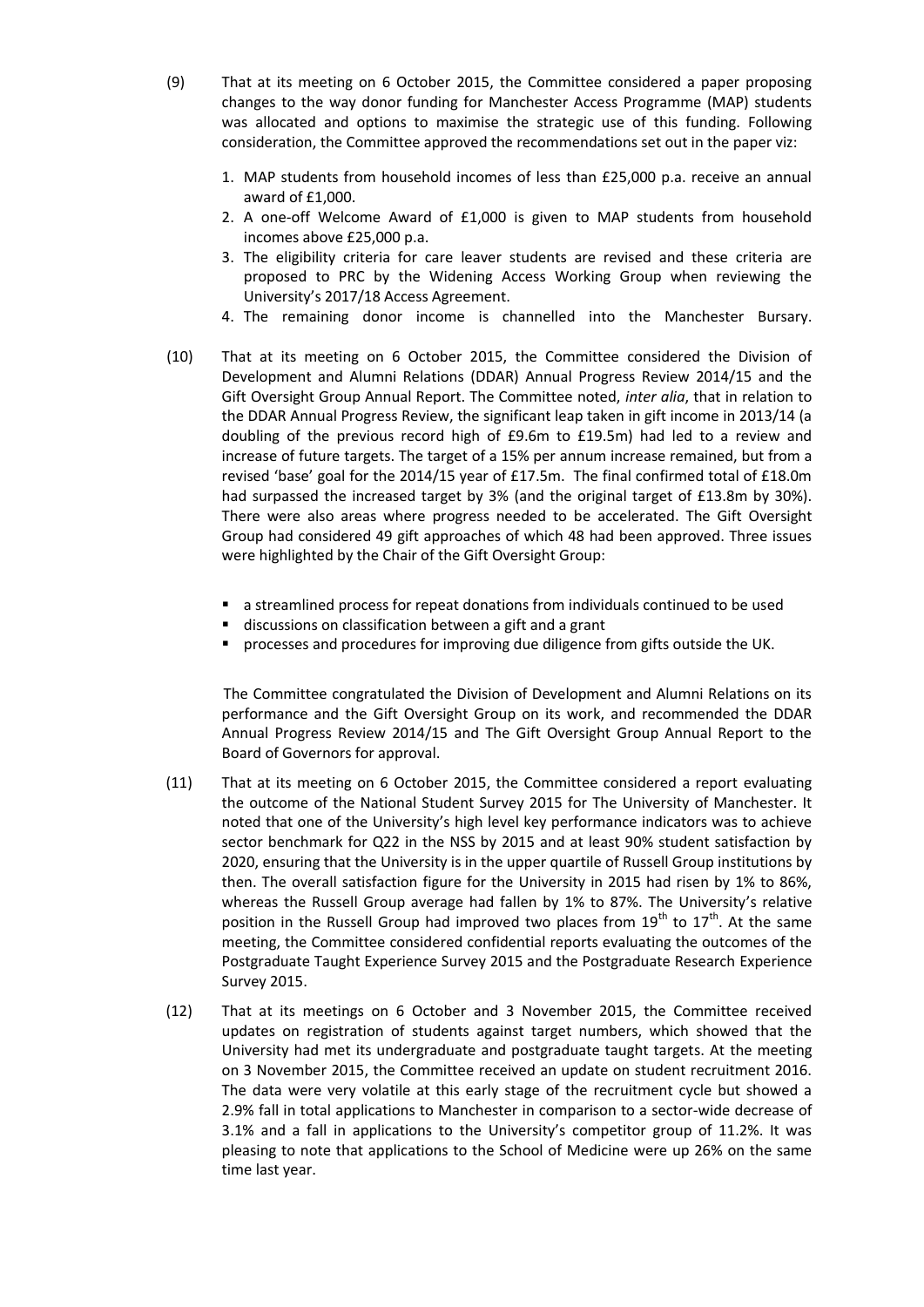- (13) That at its meeting on 6 October 2015, the Committee considered a report on the most recently published League Tables. It noted that there had not been any dramatic changes in position, though there had been a downwards drift in the international rankings. It was noted that both the QS World Rankings and the Times Higher World University Rankings had changed their methodologies in 2015. In the national league tables, there had been a change in the calculation of the measure for Student Satisfaction in the Times Good University Guide. Overall student satisfaction was still weighted 1.5 but the NSS data had been split into two measures: teaching quality (weighted 1) and student experience (weighted 0.5). The University had been ranked  $90<sup>th</sup>$  on teaching quality, which was concerning. In the light of the University's performance in both international and national league tables, a group was being set up, chaired by the Deputy President and Deputy Vice-Chancellor, to consider what actions the University might take.
- (14) That at its meeting on 6 October 2015, the Committee noted that on a five-year cyclical basis, the HEFCE Assurance Service visited institutions to discuss the accountability returns that they submitted to HEFCE as part of the accountability process. The next HEFCE Assurance Review for The University of Manchester would take place on Tuesday 26 January 2016.
- (15) That at its meeting on 3 November 2015, the Committee considered a summary of overall performance in 2014/15 against the high-level key performance indicators and targets, including a glossary. These would be submitted as an interim statement to the Board of Governors in November.
- (16) That at its meeting on 3 November 2015 the Committee considered and approved the draft Annual Monitoring Statement for submission to HEFCE as part of the Annual Accountability Returns 2015, subject to the addition of the outstanding equality and diversity data. It noted that the Annual Monitoring Statement monitored the use of special initiative funding outside of the main teaching and research funding allocation and that this year's Statement, which requested information on fewer areas than recent past returns, had questions on the following:
	- **e** equality and diversity monitoring of governors
	- **EX howledge exchange formula funding (through Higher Education Innovation Funding)**
	- **HEFE funding for university museums and galleries**
	- **postgraduate support scheme.**
- (17) That at its meeting on 3 November 2015 the Committee was provided with updates on the Student and Staff HESA returns. The Committee also received an update on the Medical and Dental Students Survey return 2015 and noted that the University had overrecruited against its intake targets, the majority of which related to the recruitment of fully-funded international students.
- (18) That at its meeting on 3 November 2015, the Committee considered the confidential final report of the External Stakeholders Survey, produced by The Knowledge Partnership. The report would be discussed by the External Engagement Group, PSS and Faculty Leadership Teams and it was agreed that a draft action plan would be brought to the Committee for consideration at the next meeting. The External Stakeholders Survey Report and Action Plan would then be presented to the Board of Governors in February 2016.
- (19) That at its meeting on 6 October 2015, the Committee considered and endorsed the draft Statement on Corporate Governance and the draft Statement of Public Benefit. The Committee also approved the modified Research Data Management Policy, noting that a minor change had been made to the wording in the Research Data Management Policy in order to clarify previous ambiguous wording and to make the inclusion of postgraduate research students explicit.
- (20) That at its meeting on 6 October 2015, the Committee received the notes of the HR Sub-Committee meeting held on 14 July 2015. The Committee also received an update on the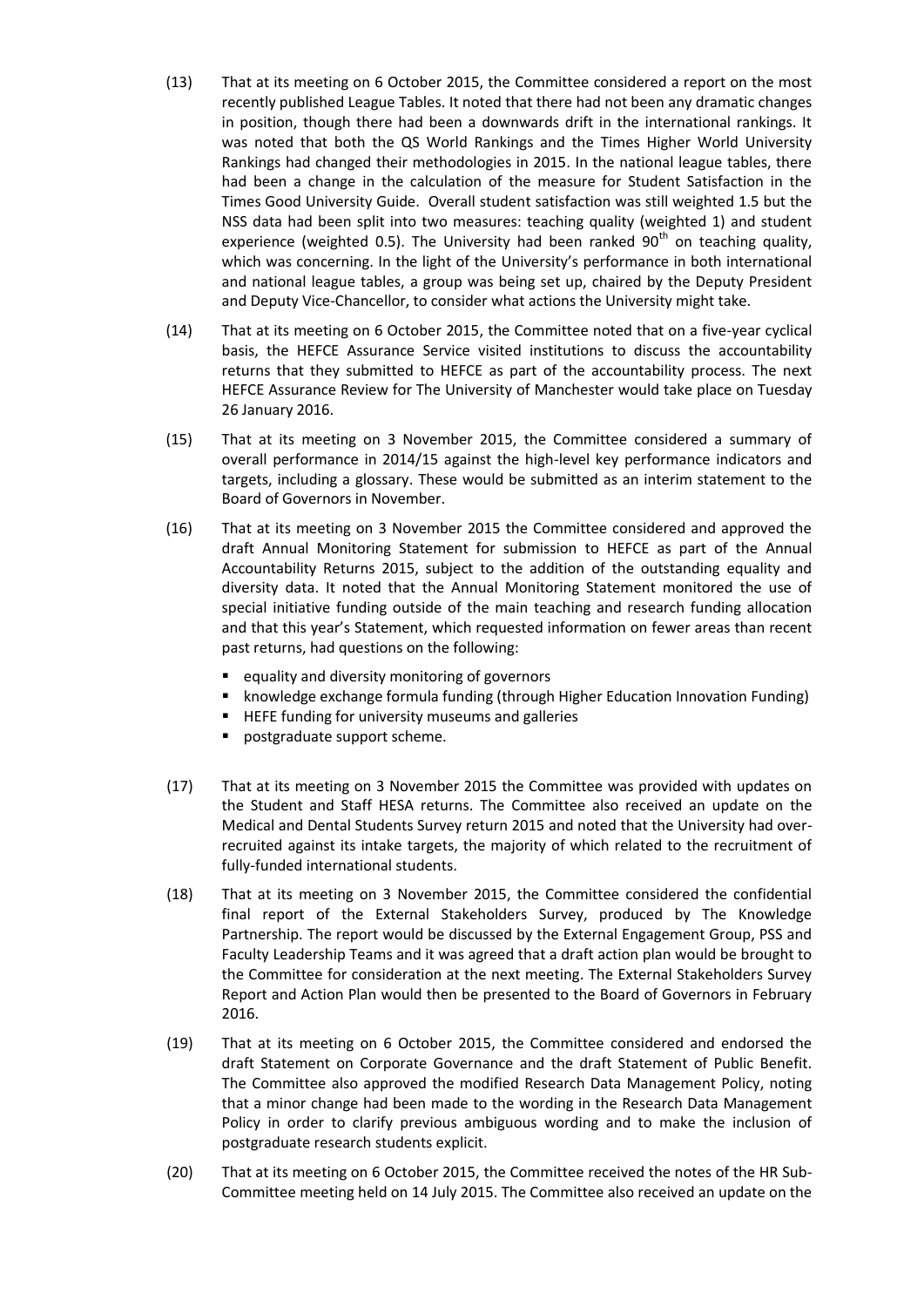national pay award and was informed that there would be a compliance visit from the UK Border Agency later in October. At its meetings on 6 October 2015 and 3 November 2015, the Committee received updates on progress in relation to transformational change in IT Services, changes to the Redeployment Register, and industrial relations regarding ongoing discussions with the trades unions on the redeployment policy.

- (21) That at its meeting on 6 October 2015, the Committee received the Minutes of the Capital Planning Sub-Committee meeting held on 16 June 2015. At its meeting on 3 November the Committee received a summary of approvals and deferrals from the meeting of Capital Planning Sub-Committee held on 20 October 2015. It noted that there were some budget challenges associated with the MECD project and it had been agreed to ring-fence £6.6m of the Estates Masterplan programme contingency to offset the forecast inflationary risk.
- (22) That at its meeting on 6 October 2015, the Committee received the Minutes from the Change and IT Projects Sub-Committee meeting held on 23 June 2015. It noted that at the meeting on 29 September 2015, the Director of IT went through the IT strategy and the Future IT Programme in detail. Members of PRC raised no questions in relation to IT issues. At its meeting on 3 November 2015, the Committee received the Minutes from the Change and IT Projects Sub-Committee meeting held on 29 September 2015 and an update on the IT Strategy. It was noted that in relation to the Future IT Programme, a phased sourcing approach had been agreed and that the University had chosen not to go down a full outsourcing route. It was also noted that in order to get best value from the IT investment, the University needed to think not of IT projects but of running business projects with an IT component, so that work was driven from a business change perspective as opposed to a technical perspective. Standardisation of processes across the institution was key to this approach, requiring a cultural shift to change the way work was carried out. The Committee agreed that the membership and terms of reference of the IT Strategy Group would be circulated for the next meeting together with a diagram to include the Change and IT Projects Sub-Committee, the IT Strategy Group and other management groups in ITS, to show the different roles and memberships and how they interact with each other. Following consideration by the IT Strategy Group, the draft IT Strategy would be forwarded to the Committee for approval at its next meeting.

# **14. University-Union Relations Committee**

**Received:** A report of the meeting between the University and the Union held on 5 November 2015.

- (1) The Committee received a presentation outlining the obligations of the PREVENT legislation. It was confirmed that the University are already have many processes in place that meet the requirements of PREVENT. Jessica Lishak, Hannah McCarthy and David Barker will form a sub-group of the UURC to discuss the interpretation of PREVENT and how the University and Union can work together moving forward.
- (2) The Committee received a report from the Students' Union providing an overview of activity since the last meeting. Areas discussed included;
	- a. The extension of the union building was progressing well and has now reached RIBA stage 4. The advanced package of works will be undertaken between March-August 2016, with the main works commencing November 2016.
	- b. Professor Agnew suggested that the University and the Union work together to improve numbers in relation to the Higher Education Achievement Record (HEAR).
	- c. Michael Spence and Tim Westlake will be working outside of the meeting cycle to look at any remaining 'gaps' in Student Rep's that may remain across the faculties.